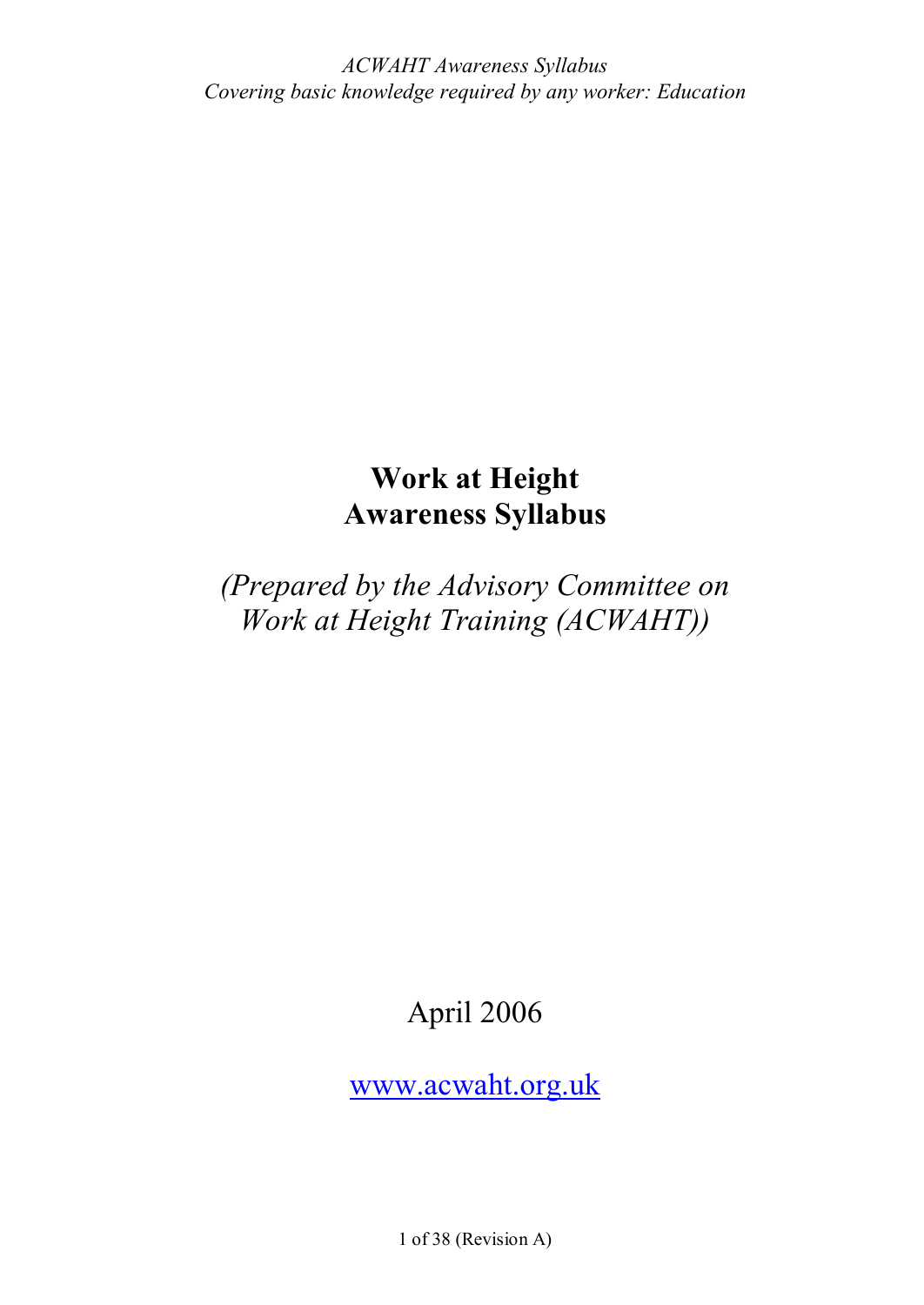### **PREAMBLE**

In 2004/05, 53 people died and nearly 3800 suffered a serious injury as a result of a fall from height. All industry sectors are exposed to the risks presented by this hazard although the level of incidence varies considerably.

As part of the Work at Height Regulations 2005 (that came into effect on 6 April 2005), those involved in work at height must be competent (or, if being trained, supervised by a competent person). In addition, every person shall report any activity or defect relating to work at height that he knows is likely to endanger the safety of himself or another person.

The concept for this syllabus was borne initially out the desire to establish what every worker should know about work at height activity to keep them safe, until they have been fully trained in any particular aspect. It is not a substitute for detailed training to undertake a task, but provides basic information on safe working practice for work at height. It is recommended that these be covered in training courses.

Height safety training, in common with all other training, is dependent upon the quality of the training provider, the syllabus to be delivered and the way in which it is delivered. It is recommended, therefore, that delivery of this syllabus be carried out in accordance with a recognised standard such as BS 8454, *Delivery of training for work at a height*. The use of the syllabus on its own will not necessarily guarantee the quality of the training that a trainee receives.

It is envisaged currently that the delivery of the syllabus be undertaken in one of a number of ways:

- (a) As a 'Foundation Course' (and a pre-requirement of existing specialised courses).
- (b) In full, within existing specialised courses.
- (c) In part, within existing specialised courses (using the generic information relevant to all industries together with the industry-specific information relevant to the industry delivering the course).

The syllabus does not have third-party accreditation (for example), so course providers will need to be very clear in any course literature, or claims, about the parts of the syllabus being delivered.

The Health and Safety Executive (HSE) welcomes this syllabus and considers it an important document in supporting the effective management of work at height. It is an example of partnership working between HSE and Industry. I would like to thank those involved for their valued input and the often lively and wide-ranging debate.

**David Thomas** 

HM Principal Specialist Inspector of Health and Safety Health and Safety Executive Construction Division Technology Unit (a Corporate Topic Group) *Technical Adviser to HSE's Falls Programme*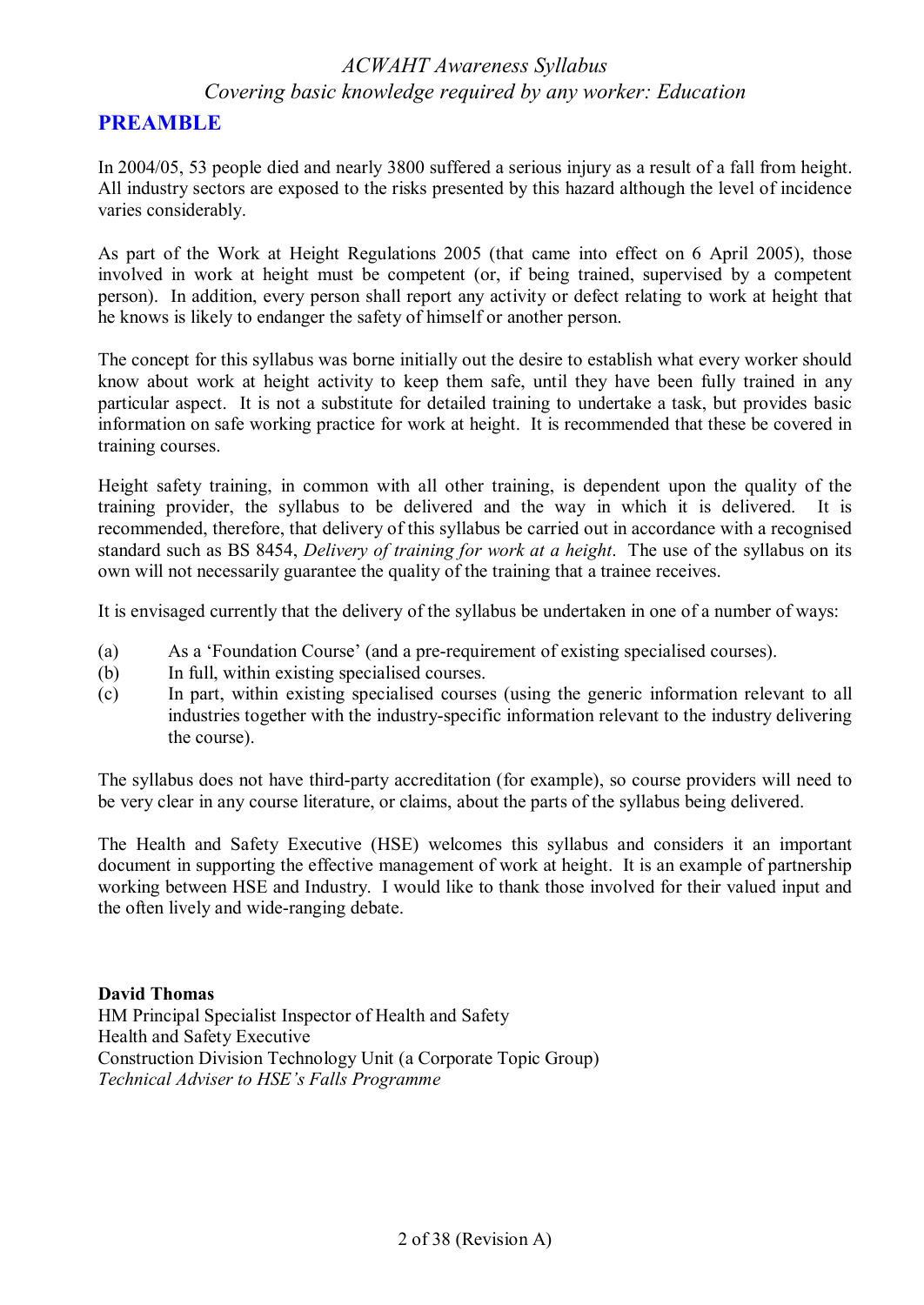## **ACWAHT**

The Advisory Committee on Work at Height Training (ACWAHT) was established in 2003 by HSE's Construction Corporate Topic Group (the Construction Division Technology Unit, CDTU), as a project under HSE's Falls from Height Priority Programme. It acts as an umbrella organization to agree common work at height training needs anticipated to meet the new Work at Height Regulations 2005.

ACWAHT's *Aims* and *Key Objectives* are listed in Annex 1.

## **LIST OF MEMBERS**

#### **Organisers/Secretariat**

| <b>HSE</b>                                       | Health and Safety Executive<br>(Construction Corporate Topic Group, Construction Division Technology Unit)                                      |  |
|--------------------------------------------------|-------------------------------------------------------------------------------------------------------------------------------------------------|--|
| <b>Members</b>                                   |                                                                                                                                                 |  |
| <b>AALA</b>                                      | Adventure Activities Licensing Authority [Joined April 2004]                                                                                    |  |
| <b>ABTT</b>                                      | Association of British Theatre Technicians [Joined April 2005]                                                                                  |  |
| <b>ATLAS</b>                                     | Association of Technical, Lightening Access Specialists (formerly the National<br>Federation of Steeplejacks and Lightning Conductor Engineers) |  |
| $CAI$                                            | Confederation of Aerial Industries                                                                                                              |  |
| <b>CITB</b>                                      | <b>Construction Industry Training Board</b>                                                                                                     |  |
| <b>FASET</b>                                     | Fall Arrest Safety Equipment Training                                                                                                           |  |
| $\overline{FCA}/\overline{AA}$                   | Forestry Contracting Association/Arboricultural Association                                                                                     |  |
| <b>HASG</b>                                      | <b>Height Access Safety Group</b>                                                                                                               |  |
|                                                  | <b>HM FIRE SERVICE INSPECTORATE [Joined September 2003]</b>                                                                                     |  |
|                                                  | <b>HM POLICE SERVICE</b> [Joined September 2003]                                                                                                |  |
| <b>HM PRISON SERVICE</b> [Joined September 2003] |                                                                                                                                                 |  |
| <b>IPAF</b>                                      | International Powered Access Federation (Joined September 2003)                                                                                 |  |
| <b>IRATA</b>                                     | <b>Industrial Rope Access Trade Association</b>                                                                                                 |  |
| <b>MOD</b>                                       | Ministry of Defence (Estates) [Joined September 2003]                                                                                           |  |
| <b>NASC</b>                                      | National Access & Scaffolding Confederation                                                                                                     |  |
| <b>PASMA</b>                                     | Prefabricated Access Suppliers and Manufacturers Association                                                                                    |  |
| <b>PLASA</b>                                     | Professional Lighting and Sound Association [Joined April 2005]                                                                                 |  |
| <b>PSA</b>                                       | Production Services Association [Joined April 2005]                                                                                             |  |
| <b>SAEMA</b>                                     | Specialist Access Engineering and Maintenance Association                                                                                       |  |
| <b>SEMA</b>                                      | Storage Equipment Manufacturers Association                                                                                                     |  |
| <b>WAHSA</b>                                     | Work at Height Safety Association [Joined January 2006]                                                                                         |  |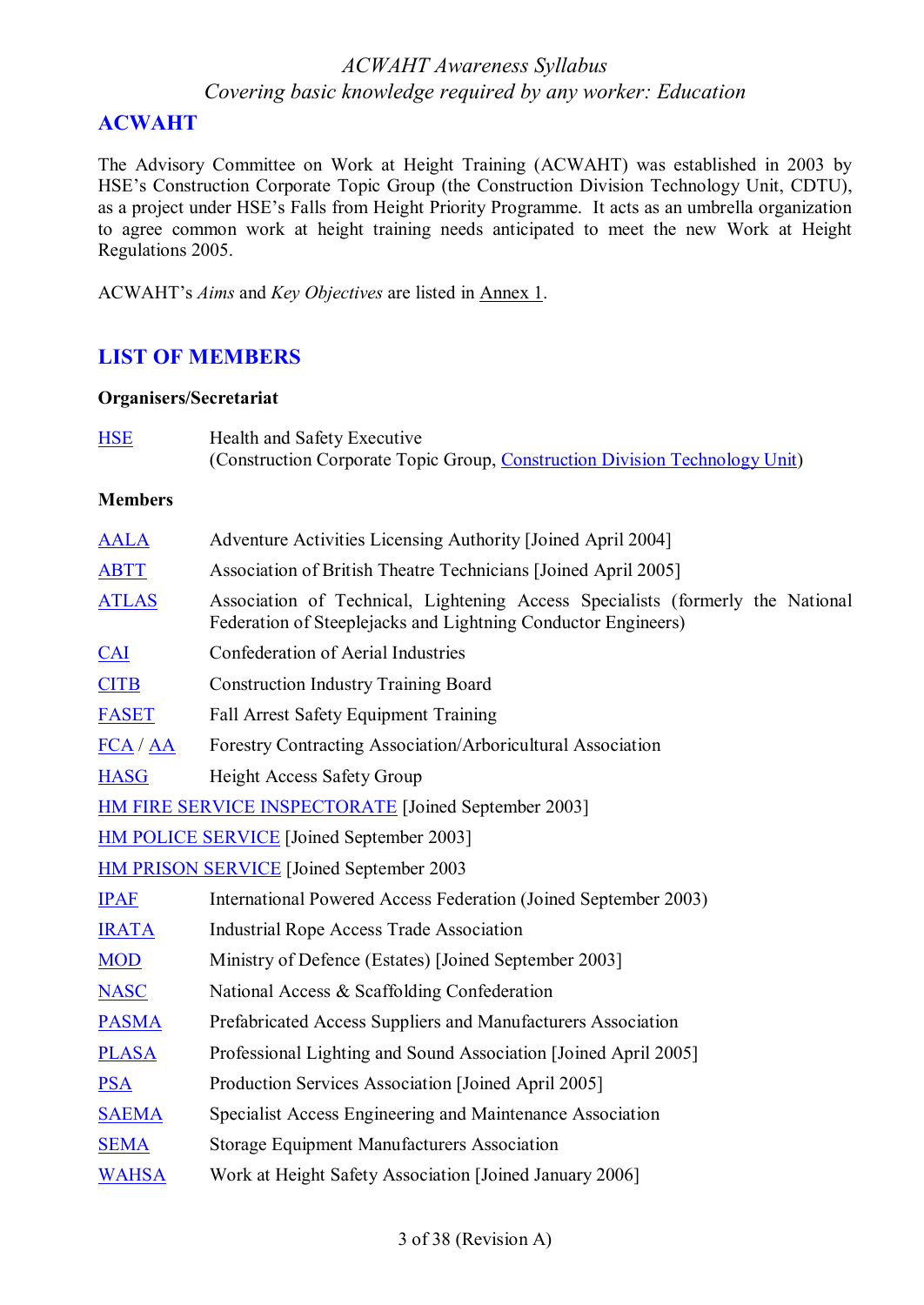## **INDEX**

| <u>Item</u>                                                | Page           |
|------------------------------------------------------------|----------------|
| Cover Page                                                 | $\mathbf{1}$   |
| Preamble                                                   | $\overline{2}$ |
| <b>ACWAHT</b>                                              | $\overline{3}$ |
| List of Members<br>$\Box$                                  | 3              |
| Index                                                      | $\overline{4}$ |
| <b>General</b>                                             |                |
| Aim                                                        | 6              |
| Objective                                                  | 6              |
| Reason                                                     | 6              |
| Definition – Competent Person                              | 6              |
| <b>Basic</b>                                               |                |
| Basic required knowledge for all who work at height        |                |
| Key messages                                               |                |
| Generic issues                                             | 11             |
| Specific                                                   |                |
| Places of work                                             | 13             |
| Fragile surfaces                                           |                |
| Collective prevention                                      | 16             |
| Collective protection                                      | 17             |
| Personal protection                                        |                |
| No protection                                              | 21             |
| <u>Annexes</u>                                             |                |
| Annex 1 - ACWAHT Aims and Key Objectives                   | 24             |
| Annex 2 - Definitions                                      |                |
| Annex 3 - Extracts for the Work at Height Regulations 2005 |                |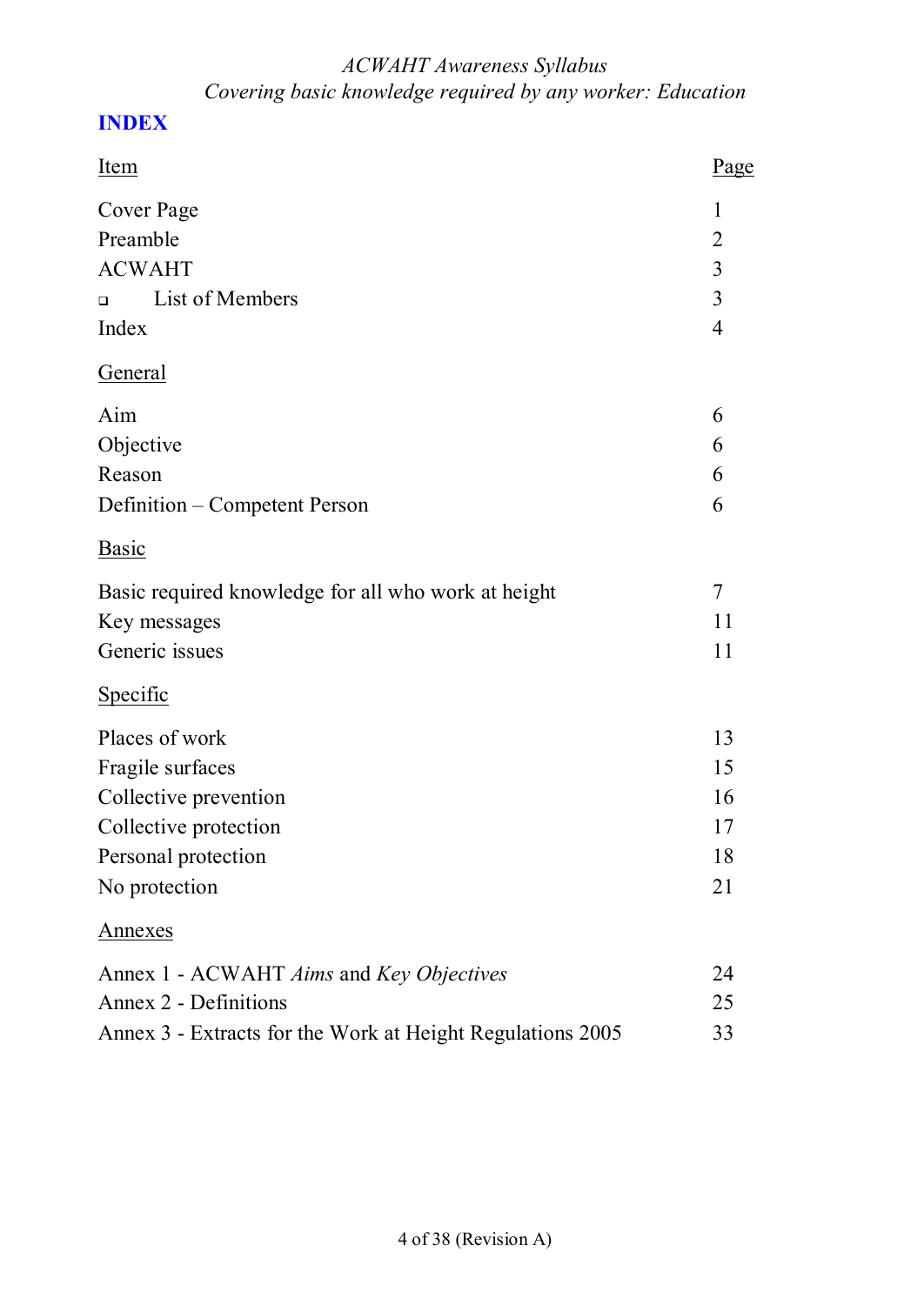**GENERAL**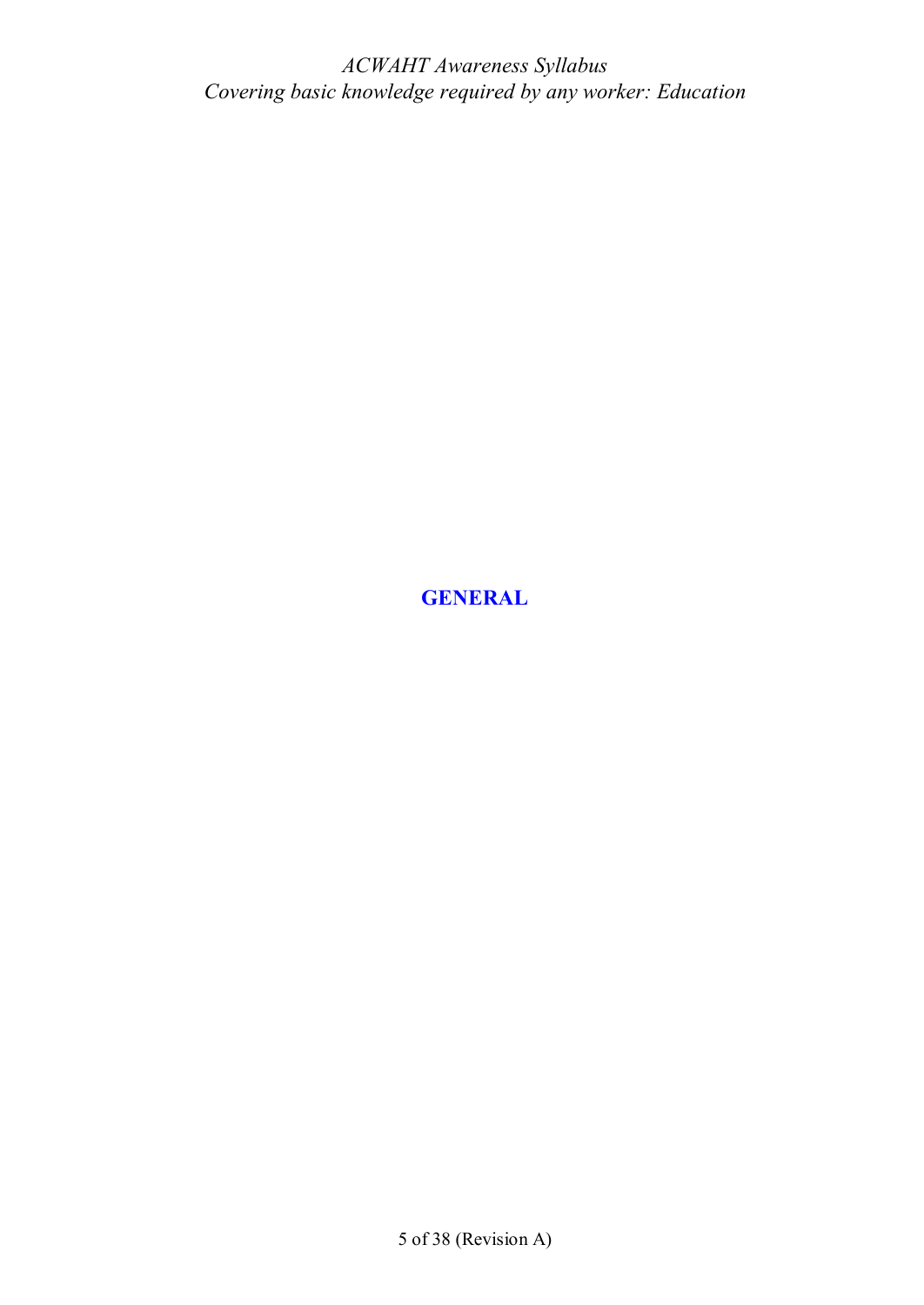## **AIM**

This syllabus is intended to provide basic information for anyone involved in or affected by work at height. It does not cover the specialised skills required to carry out specific tasks, these must be dealt with by other training.

## **OBJECTIVE**

This knowledge is required to enable an individual to effectively comply with his duties under the Work at Height Regulations 2005 (which includes the identification and reporting of unsafe activities).

## **REASON**

The Work at Height Regulations 2005 require anyone who works at height to be competent (Reg. 5).

## **DEFINITION**

**A competent person** is a person who can demonstrate that they have sufficient professional or technical training, knowledge, actual experience, and authority**<sup>1</sup>** to enable them to:

- Carry out their assigned duties at the level of responsibility allocated to them;
- · Understand any potential hazards related to the work (or equipment) under consideration;
- Detect any technical defects or omissions in that work (or equipment), recognise any implications for health and safety caused by those defects or omissions, and be able to specify a remedial action to mitigate those implications.

For anyone to work at height, this definition implies the following:

- 1. To know and understand the specific legal duties under the work at height regulations which apply to them as an individual.
- 2. To understand who controls their activity and the lines of communication to use.
- 3. To understand the principles of fall protection that the work at height regulations requires to be used.
- 4. To be able to recognise safe and unsafe situations/activities.
- 5. To understand how to deal with the hazards associated with the task allocated to them.
- 6. To have adequate training in the correct use and limitations of any work equipment allocated to them for the task.
- 7. To understand the need for and the ability to check the adequacy of the safety equipment allocated to them.
- 8. If that equipment has been issued to them on a personal basis an understanding of the correct procedure for storage and maintenance and inspection.
- 9. To understand safe procedures of work and state the correct procedure for the task, the emergency (including rescue) procedures in place for the work and their role in it.
- 10. To know the procedure for reporting any defects, hazards or unsafe procedures they detect.

 **1** "authority" here means delegated authority to the individual by his employer to carry out a certain function or duty.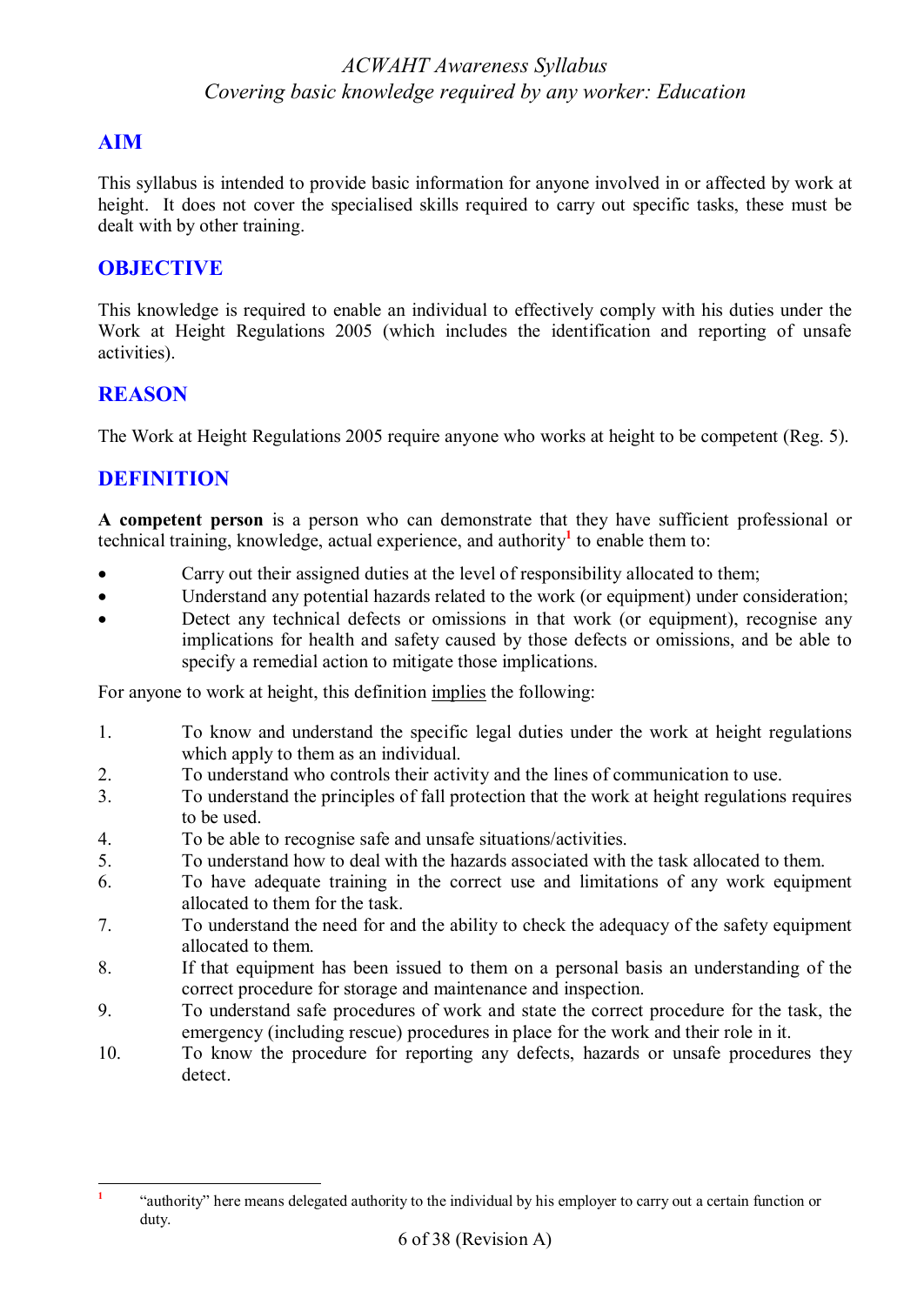## *ACWAHT Awareness Syllabus Covering basic knowledge required by any worker: Education* **BASIC REQUIRED KNOWLEDGE FOR ALL WHO WORK AT HEIGHT**

**A.** 

### **Definitions<sup>2</sup> and the following requirements within the Work at Height Regulations 2005<sup>3</sup>**

The Work at Height Regulations 2005 require, as a minimum, individuals to know:

#### **Reg. 6 (Avoidance of risks from work at height – 'the hierarchy')**

*Reason* **4** *: (2), (3), (9) - See Para. G.* 

### **Reg. 9 (Fragile surfaces)**

*Reason: (4), (5), (9), (10) - See Para. F.* 

### **Reg. 10 (Falling objects)**

*Reason: (4), (5), (9), (10) - See Para. F.* 

### **Reg. 11 (Danger areas)**

*Reason: (4) (5) (9) - See Para. F.* 

### **Reg. 12 (Inspection of work equipment)**

*Reason: (6), (7), (8), (10) - See Para. E.* 

### **Reg. 13 (Inspections of places of work at height)**

*Reason: (4), (5), (6) - See Para. E.* 

### **Reg. 14 (Personal duties)**

*Reason: (1), (7), (8), (9), (10) - See Para. C.* 

### **B.**

#### **Definition of what "work at height" is.**

"work at height" means –

(a) work in any place, including a place at or below ground level;

(b) obtaining access to or egress from such place while at work, except by a staircase in a permanent workplace,

where, if measures required by these Regulations were not taken, a person could fall a distance liable to cause personal injury.

 **2** See Annex 2.

**<sup>3</sup>** The extracts from the Work at Height Regulations 2005 are partial only. For a full text refer to Annex 3. **4**

<sup>&#</sup>x27;Reason' refers to the numbered list on Page 6, 'Definition'.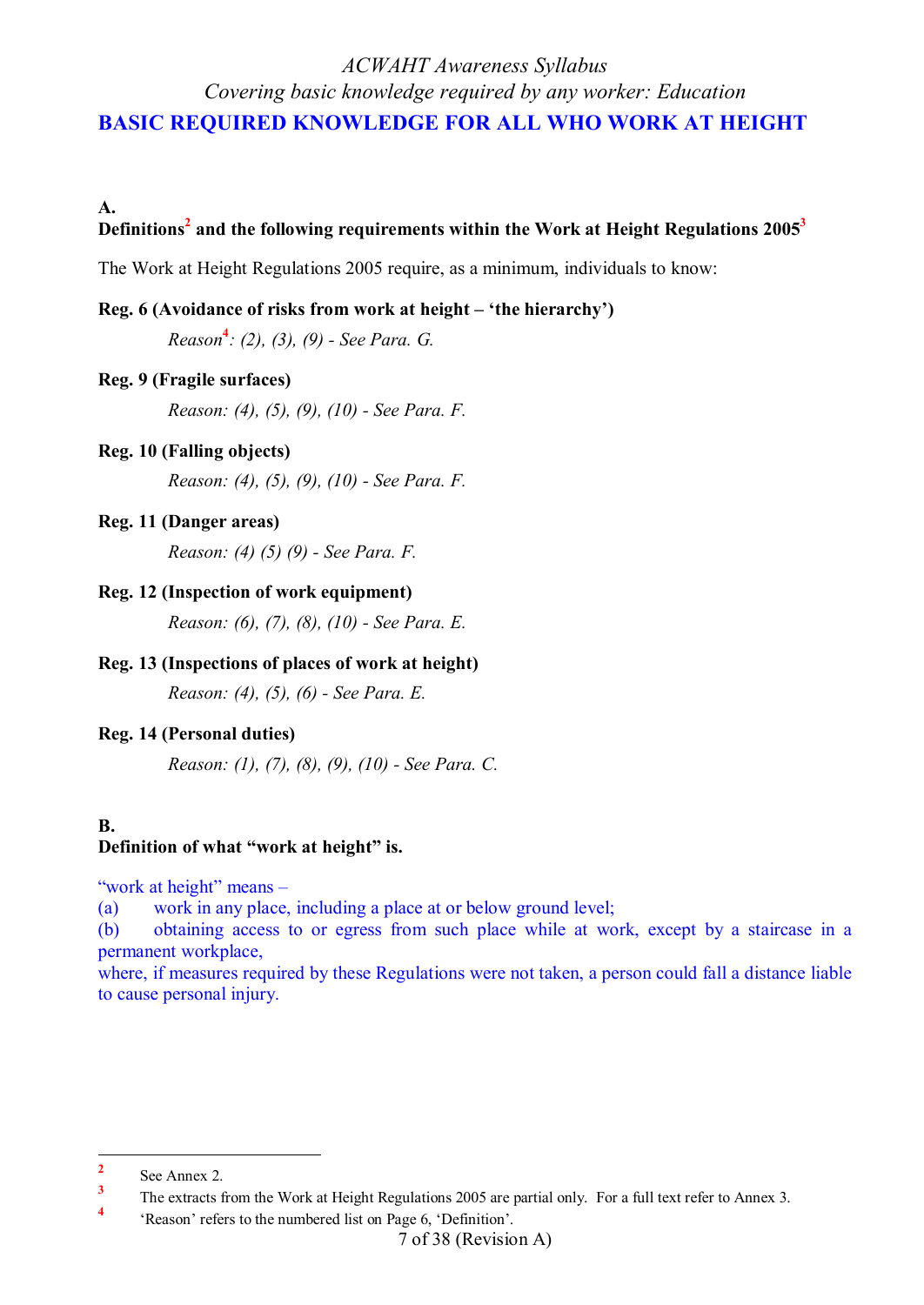## **C.**

### **Know the personal duties to report unsafe systems and activities and do not to circumvent or fail to use safety systems provided.**

### *Regulation 14*

- 14. (1) Every person shall, where working under the control of another person, report to that person any activity or defect relating to work at height which he knows is likely to endanger the safety of himself or another person.
	- (2) Every person shall use any work equipment or safety device provided to him for work at height by his employer, or by a person under whose control he works, in accordance with -
		- (a) any training in the use of the work equipment or device concerned which have been received by him; and
		- (b) the instructions respecting that use which have been provided to him by that employer or person in compliance with the requirements and prohibitions imposed upon that employer or person by or under the relevant statutory provisions.

### *HSWA Sections 7 and 8*

### **General duties of employees at work:**

- 7. It shall be the duty of every employee while at work:
- (a) to take reasonable care for the health and safety of himself and of other persons who may be affected by his acts or omissions at work; and
- (b) as regards any duty or requirement imposed on his employer or any other person by or under any of the relevant statutory provisions, to co-operate with him so far as is necessary to enable that duty or requirement to be performed or complied with.

#### **Duty not to interfere with or misuse things provided pursuant to certain provisions:**

8. No person shall intentionally or recklessly interfere with or misuse anything provided in the interests of health, safety or welfare in pursuance of any of the relevant statutory provisions.

### **D.**

### **Should know collective protective measures always takes preference over personal protective measures (Regulation 7(1)).**

7. - (1) Every employer, in selecting work equipment for use in work at height, shall - (a) give collective protection measures priority over personal protection measures; and …

The regulations require you to give "collective protection measures" priority over "personal protection measures" (see **D**., *above*), i.e. equipment that protects people generally (such as guardrails and toe boards) rather than equipment that protects only an individual (such as a full body harness).

The schedules to the regulations include detailed requirements about particular types of work equipment, e.g. Schedule 2 (guardrails, toe boards, barriers and similar collective means of protection).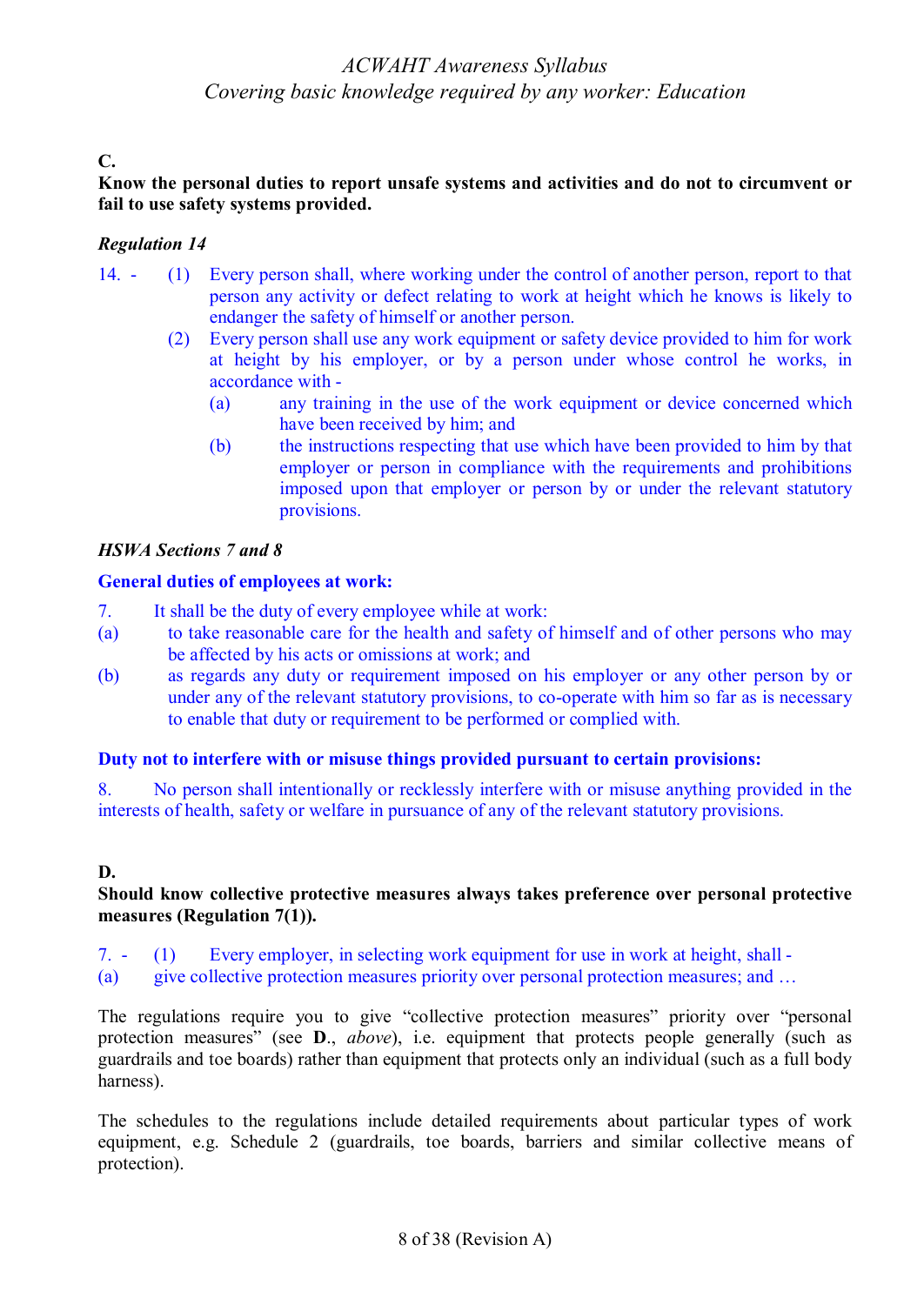### **E.**

### **Legal requirements for pre-use and post-use checks of 'work equipment' and 'places of work' (Regulations 12 and 13).**

12. - (3) Every employer shall ensure that work equipment exposed to conditions causing deterioration which is liable to result in dangerous situations is inspected -

- (a) at suitable intervals; and
- (b) each time that exceptional circumstances which are liable to jeopardise the safety of the work equipment have occurred,

13. Every employer shall so far as is reasonably practicable ensure that the surface and every parapet, permanent rail or other such fall protection measure of every place of work at height are checked on each occasion before the place is used.

### **F.**

### **Should be able to recognise dangerous situations.**

### *Fragile surface*

9. - (1) Every employer shall ensure that no person at work passes across or near, or works on, from or near, a fragile surface where it is reasonably practicable to carry out work safely and under appropriate ergonomic conditions without his doing so.

### *Falling objects*

10. - (1) Every employer shall, where necessary to prevent injury to any person, take suitable and sufficient steps to prevent, so far as is reasonably practicable, the fall of any material or object.

#### *Danger areas*

11. Without prejudice to the preceding requirements of these Regulations, every employer shall ensure that –

- (a) where a workplace contains an area in which, owing to the nature of the work, there is a risk of any person at work -
	- (i) falling a distance; or
	- (ii) being struck by a falling object,

which is liable to cause personal injury, the workplace is so far as is reasonably practicable equipped with devices preventing unauthorised persons from entering such area; and

(b) such area is clearly indicated.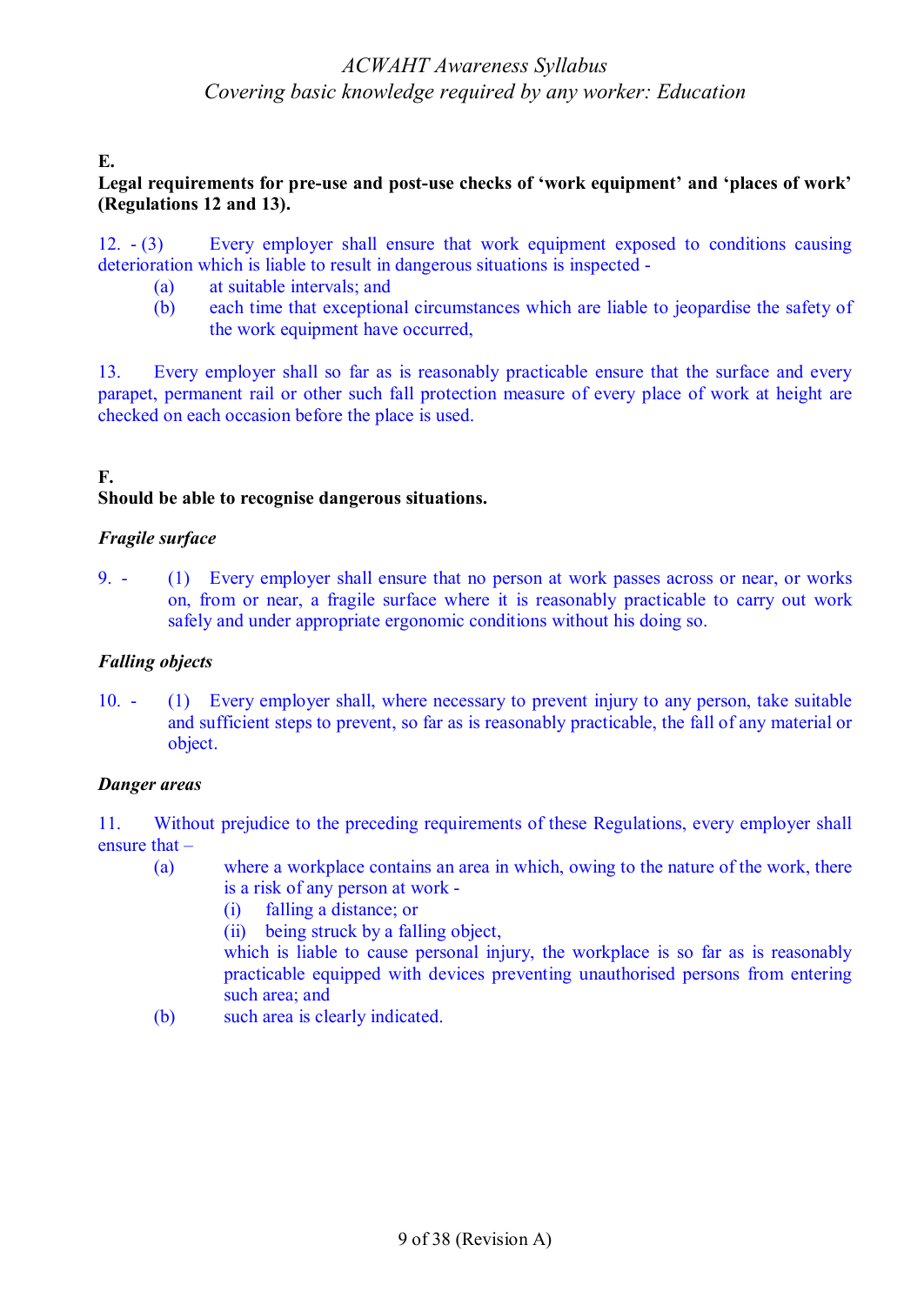**G.** 

## **Understand the 'fall protection hierarchy' (Reg. 6).**

6. - (2) Every employer shall ensure that work is not carried out at height where it is reasonably practicable to carry out the work safely otherwise than at height.

(3) Where work is carried out at height, every employer shall take suitable and sufficient measures to prevent, so far as is reasonably practicable, any person falling a distance liable to cause personal injury.

### *Don't work at height if you can do it any other way.*

If you have to work at height:

 $\checkmark$  Work from an 'existing (safe) place of work'.

If you can't work from an existing place of work:

 $\checkmark$  Use work equipment to prevent the fall.

If you can't prevent the fall:

 $\checkmark$  Minimise height and consequences.

If you can't minimise both the height and consequences

 $\checkmark$  Minimise the consequences.

If you can't minimise the consequences:

 $\checkmark$  Minimise the risk of fall occurring through instruction, training and supervision.

### **H. Understand differences between types of work at height techniques.**

*See Annex 1, Definitions:* 

- <sup>q</sup> *Work restraint*
- <sup>q</sup> *Work positioning*
- <sup>q</sup> *Fall arrest*
- <sup>q</sup> *Rope access and positioning.*

## **I. Be able to identify a 'safe place of work'.**

*Refer to 'Place of Work', etc., following (pp 12 to 21, within this document).*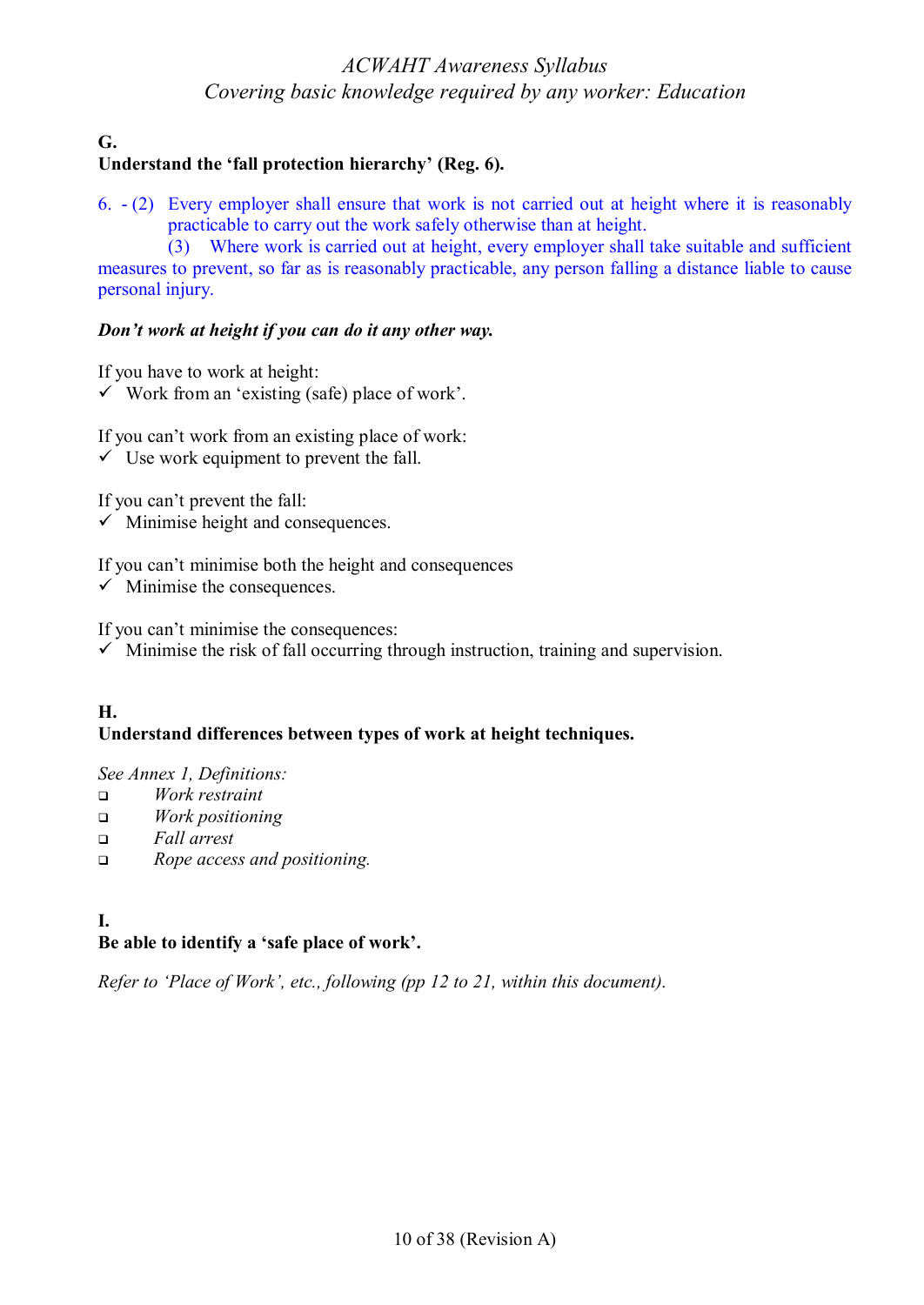## **KEY MESSAGES**

- The Regulations are there to protect you!
- · It is illegal to work at height unless you are protected from the consequences of a fall (unless there is not reasonably practicable way to do it any other way).
- You have a personal legal duty<sup>5</sup> to report dangerous situations *and* unsafe activities.
- You have a personal legal duty<sup>6</sup> to use safety equipment provided for your use and not put yourself or others at risk.

### **Respect the height – over-confidence can kill:**

- You are not paid enough to risk your life, so don't.
- Safety CANNOT be compromised by the need "for the show to go on".
- Never be afraid to stop working until the area beneath you is clear or safe enough to continue the task.
- Never allow yourself to get rushed; nothing is important enough to make you put your life or other at risk.
- · A good working at height operative works calmly, unhurriedly and in a controlled manner.

## **GENERIC ISSUES**

ALWAYS read, and make sure that you understand and follow the work method statements and/or 'permit-to-work' (if applicable).

USE only equipment for which you been trained.

NEVER attempt unsafe activities because you have witnessed others doing it - stick to what you have been trained in.

UNDERSTAND the 'rescue plan' in the event of a fall, YOUR part in it and ENSURE that any equipment in this plan is available.

### PPE

ONLY use if you have been trained in its use, and pre-use checks, and:

- KNOW and recognize the difference between work restraint, work positioning, rope access and fall arrest.
- UNDERSTAND the factors affecting the use of lanyards, e.g. damage and where to anchor.
- UNDERSTAND the factors affecting lanyard damage.
- UNDERSTAND what constitutes unacceptable damage, equipment and use.

### Platforms/equipment

ONLY use if you know that it has been inspected. CHECK that all labelling, tags, etc. are in place.

### **Remember:**

It's not just you at risk – if you work dangerously, you put others at risk (and they may be the person who, sooner or later, has to rescue you!)

NEVER:

- · go beyond what you feel uncomfortable with.
- · undertake a task you are not confident that you can complete safely.
- compromise safety so that "the show can go on".

 **5** Work at Height Regulations 2005 **6**

Health and Safety at Work etc. Act 1974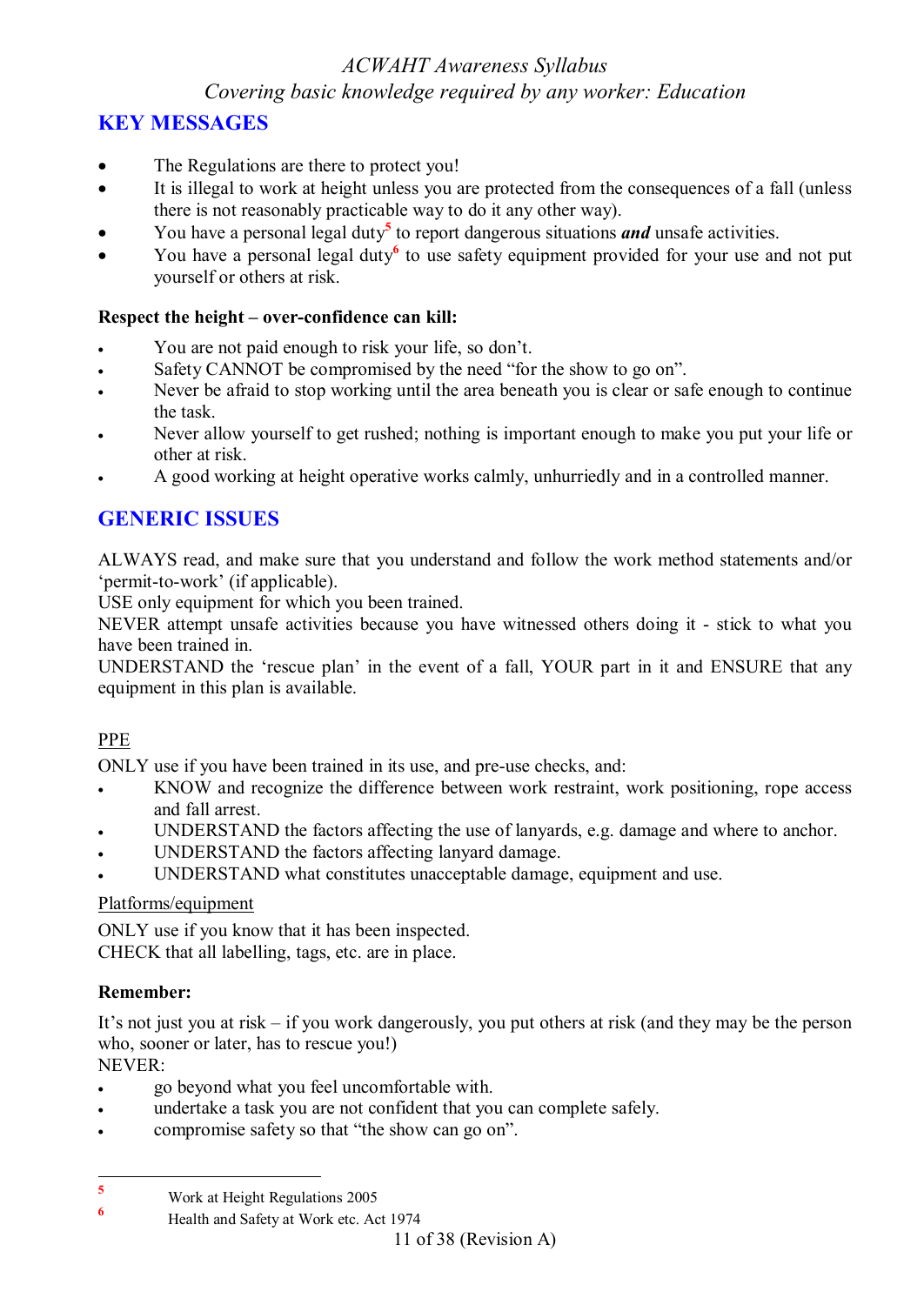**SPECIFIC**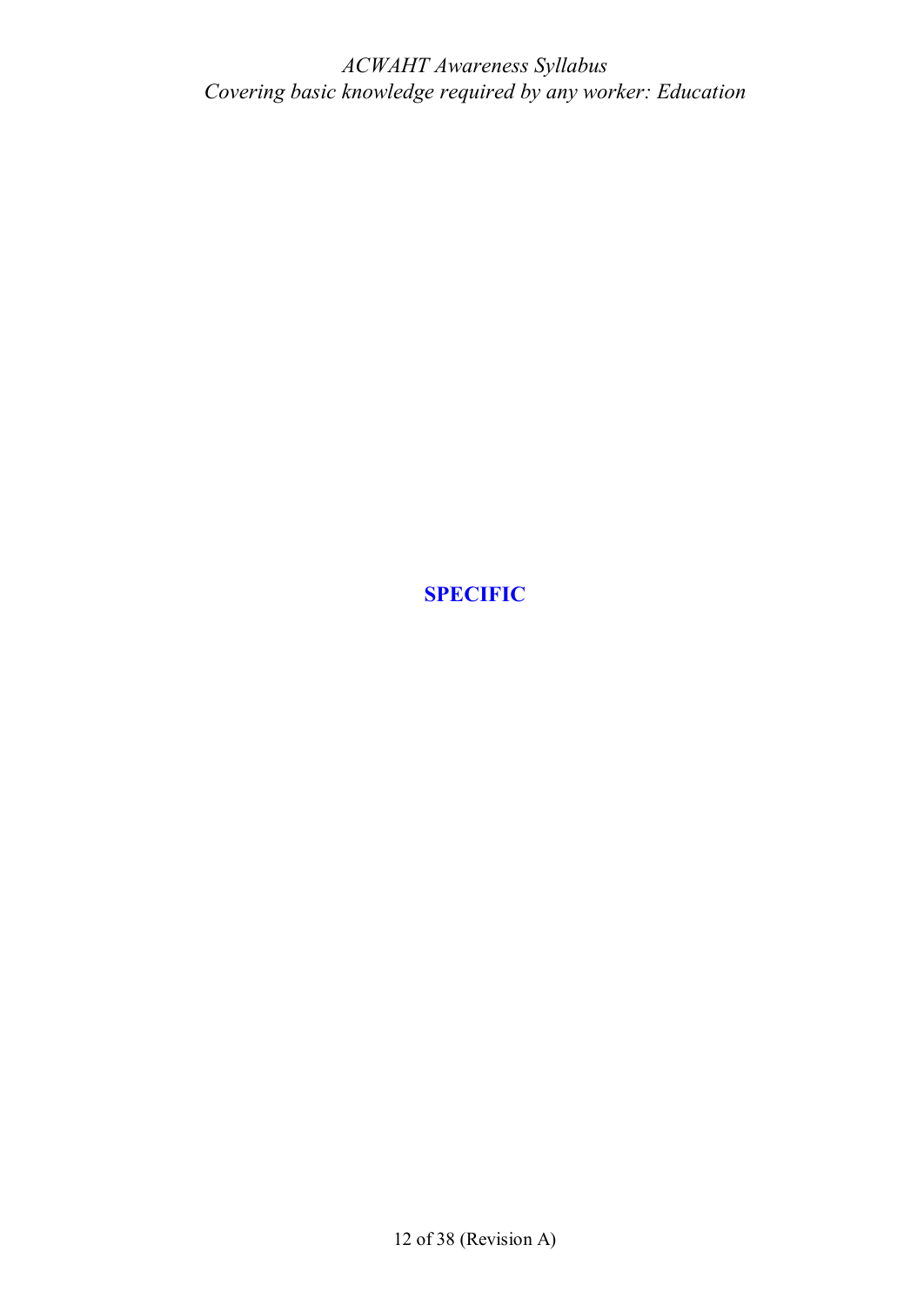## **PLACES OF WORK**

### **Introduction**

*Applies to any elevated surface from where work is carried out. Specifically included are: scaffolds, roofs, MEWPs, mobile access towers and suspended cradles*. *Industry sectors covered: All.* 

### **Key messages(s)**

- · To be an "*existing place of work*" there MUST be NO RISK OF A FALL occurring at any time whilst you are working there (Schedule 1).
- If additional temporary work equipment (e.g. guardrails, scaffolds, safety nets, personal protective equipment (PPE), ropes, etc.) has been used - or must be added - to deal with the risk of the fall it is not an *existing place of work* but a *working platform* (Schedule 3).

## **Safe practices that you should follow to be competent (Reg. 5)**

- 1. ONLY use surfaces/platforms which have been inspected by a competent person and which are IDENTIFIED as safe to use.
- 2. ONLY use the surface/platform as instructed to do and ONLY go onto any surface when you have been briefed on safety for that particular surface.
- 3. NEVER overload the surface/platform**<sup>7</sup>** .
- 4. BE AWARE of effects of and any limitations imposed by weather conditions on the surface being used.
- 5. ALWAYS read and make sure you understand the work method statements.
- 6. ONLY use a safe means of access and always follow designated access routes.
- 7. ALWAYS use the safety equipment provided/required.
- 8. ALWAYS use the lift/hoisting aid provided to raise and lower materials.
- 9. MAKE SURE all edges have protection, including any leading edge, if under construction (e.g. safety nets).
- 10. ALWAYS follow safe practice when using ladders**<sup>8</sup>** and safety nets.
- 11. ALWAYS wear the correct footwear/PPE.

**Additionally**, for specific work equipment:

## *Scaffolds and towers:*

- 1. ONLY stack materials on the working platforms as instructed and as close to the standards as possible.
- 2. ALWAYS report any defect or hazard you see.
- 3. ALWAYS request the scaffold to be re-inspected following bad weather or any incident that might have affected it.
- 4. ONLY MOVE or USE towers if you have received the relevant training or are being supervised by a competent person.
- 5. A tower should ONLY be moved by applying effort as near the base as possible.
- 6. CHECK that all wheels are locked and that the tower is the correct height to allow access to the work.

 **7** Note: You should KNOW its safe working load (SWL), working load limit (WLL), rated load (RL) or duty rating and UNDERSTAND what this means in practice. **8**

See HSE Operational Circular 200/30.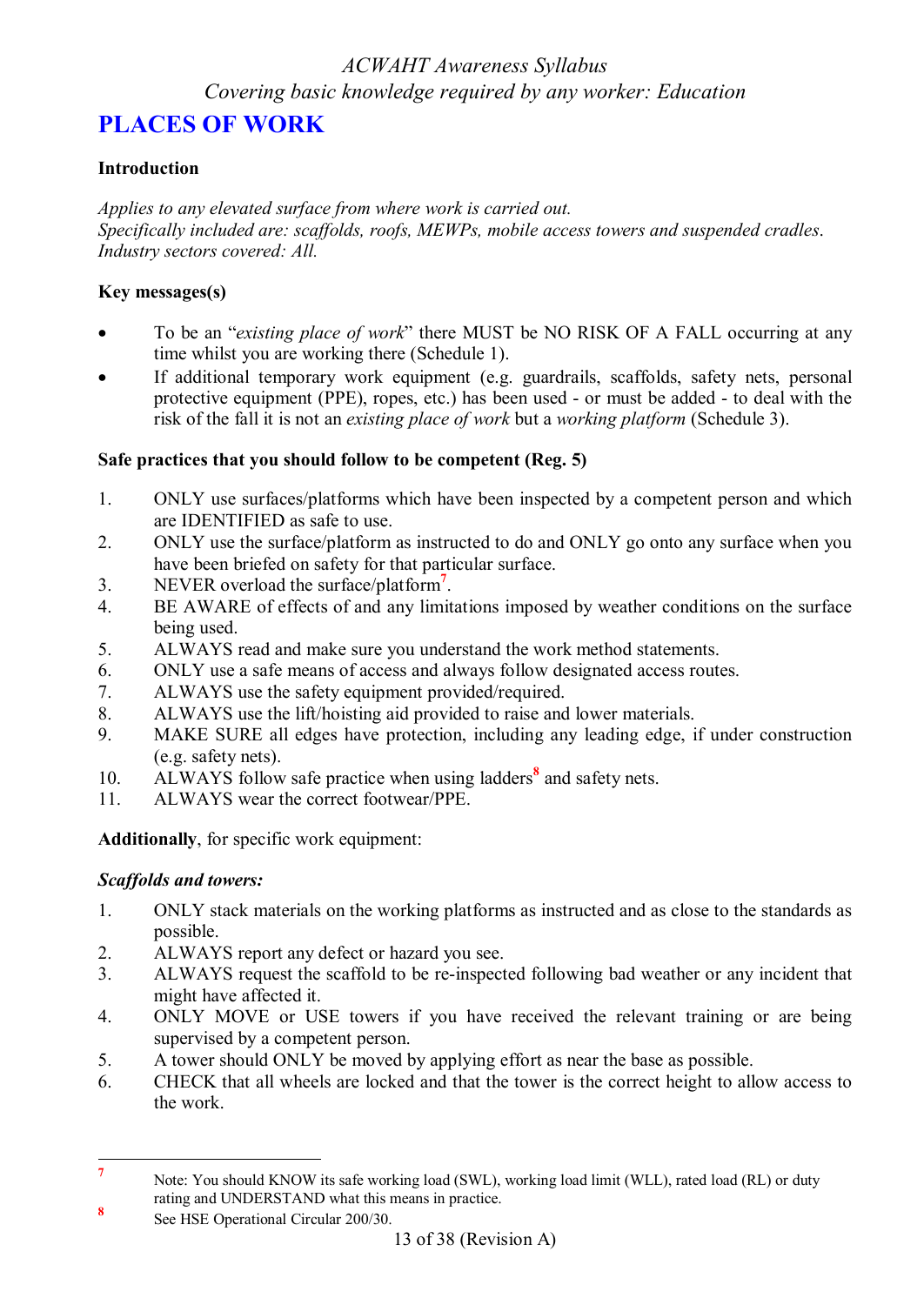# *ACWAHT Awareness Syllabus*

## *Covering basic knowledge required by any worker: Education*

7. CHECK and ensure outriggers/stabilisers or ties are in place in accordance with the manufacturer's instructions.

### *Mobile access equipment:*

- 1. BE AWARE of, and always FOLLOW, any manufacturer's instructions for the equipment being used.
- 2. You MUST understand the access and egress requirements for the equipment.
- 3. You MUST understand the method of communication being used, e.g. voice, intercom, radio, hand signals or mobile phone.

## *MEWPs/Suspended platforms*:

- <sup>q</sup> A plate fixed to the platform WILL give the safe load or the maximum number of users.
- <sup>q</sup> The operator (driver) MUST be trained and you must ALWAYS follow the operator's instructions.
- **q** YOU might need training in the use of PPE (e.g. safety harness/lanyard).
- <sup>q</sup> A suspended platform SHOULD remain on a safe surface until movement is required**<sup>9</sup>** .

## **Unsafe practices that you need to be able to recognise (Reg. 14)**

- 1. USING an unauthorised method of access.
- 2. GOING onto a sloping surface if it is wet, icy or slippery for any other reason, or if windy.
- 3. GOING on any surface if the surface is not visible (e.g. snow or very dirty).
- 4. RUNNING ON OR JUMPING onto any surfaces.

*Roofs (refer also to 'Fragile Surfaces', following)*:

- □ GOING onto a roof when it is avoidable<sup>10</sup>.
- <sup>q</sup> STANDING, WALKING ON or CROSSING rooflights.
- **Q DROPPING materials or equipment onto a roof surface.**

## *Mobile access equipment*:

## <sup>q</sup> *MEWPs/Suspended platforms*

- 1. ATTEMPTING to operate controls when not trained.
- 2. ONE MAN OPERATION<sup>11</sup>.
- 3. LEAVING a suspended platform or MEWP unattended where it could be misused or cause damage**<sup>12</sup>** .
- 4. OPERATING where adequate ventilation is not available to minimise the inhalation of carbon monoxide and other noxious gases (e.g. from vehicle exhausts).
- 5. WORKING below ground level where adequate ventilation is not available.
- 6. OPERATING in close proximity and passing 'live' cables/RF hazards.
- 7. USING lifting apparatus from any part of the Equipment when this is not specifically permitted by the operators' manual.

 **9** Be aware that additional personnel may be needed to guide the platform's initial movements).

**<sup>10</sup>** As far as possible, ALWAYS avoid walking on roofs.

**<sup>11</sup>** Although one person can operate some types of suspended access equipment teams should normally, for safety reasons, be least two people.

**<sup>12</sup>** The power supply should always have been isolated, by removing any keys, and the equipment secured to prevent unauthorized use or movement by wind or weather conditions.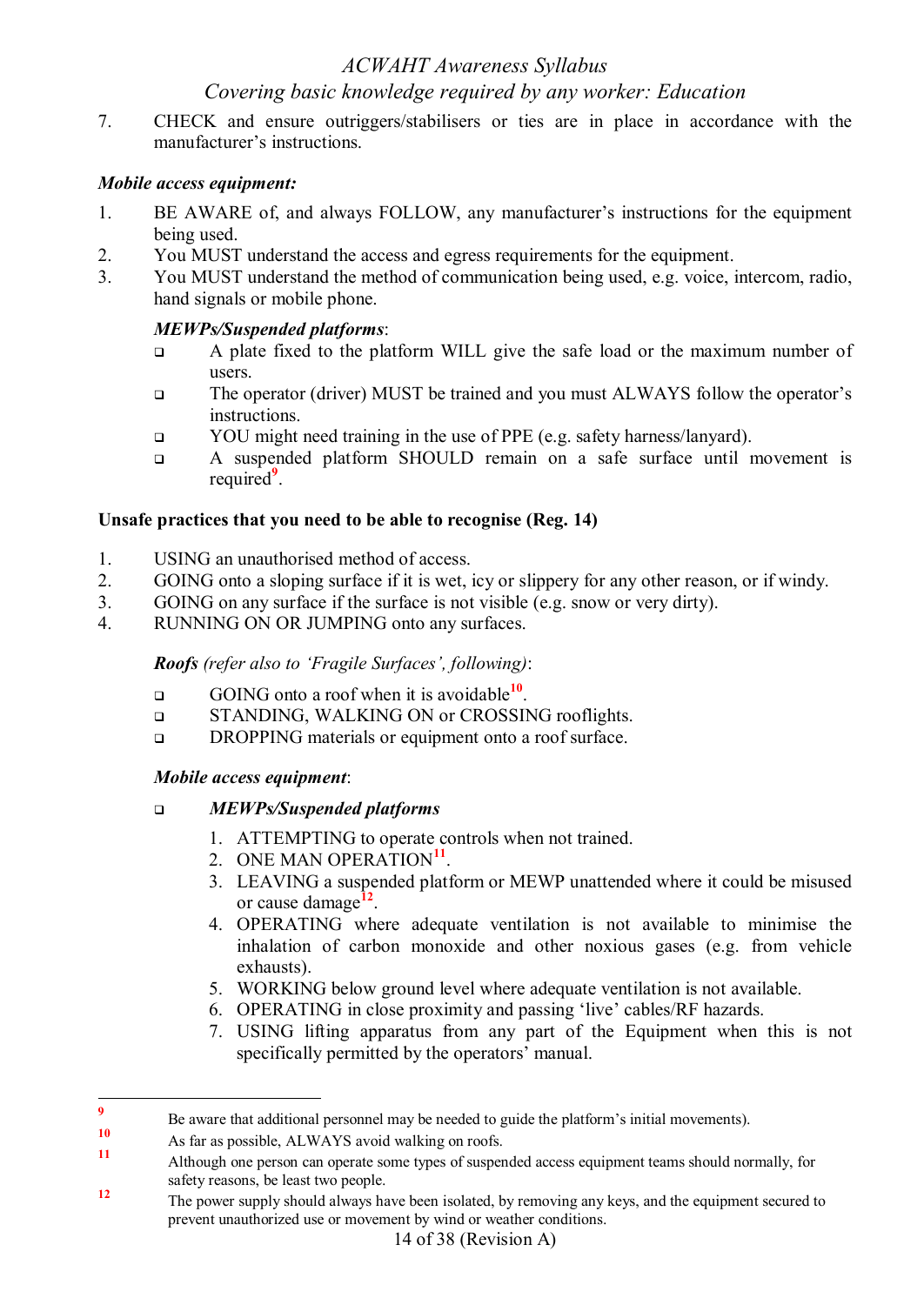## *ACWAHT Awareness Syllabus*

*Covering basic knowledge required by any worker: Education*

- <sup>q</sup> *Towers*:
	- 1. MOVING with persons or materials on the platform.
	- 2. USING in adverse/windy conditions.
	- 3. USING on soft ground.
	- 4. USING without stabilisers or with the wheels unlocked.

## **FRAGILE SURFACES**

### **Introduction**

*Applies to any activity where the surface is fragile.* 

*Specifically included are: roofs, materials bridged in silos, sludge lagoons, any coverings with voids below.* 

*Industry sectors covered: All.* 

### **Key message(s)**

- ALWAYS regard a roof as fragile (many look firm, but are not, and this leads to a false sense of security).
- Fragile surfaces will FAIL when a reasonably foreseeable load is applied to it, resulting in a fall to a lower level.
	- $\Box$  Fragile surfaces kill about 10 people per year!
- NEVER go on a fragile surface unless you have been trained.

### **Safe practices that you should follow to be competent (Reg. 5)**

### *Roofs*

- 1. ALWAYS assume a roof, suspended ceiling, covered opening, etc. is fragile unless told otherwise by a person in authority.
- 2. ALWAYS use the safety equipment provided/required.
- 3. ALWAYS treat an asbestos-cement roof, or roofs treated with bitumen or any other paint, as fragile.
- 4. AVOID walking on roofs, suspended ceilings and covered openings, etc., as far as possible, and always follow designated access routes.
- 5. ALWAYS read and make sure you understand the work method statements.

### *Other surfaces*

Beware of other surfaces.

### **Unsafe practices that you need to be able to recognise (Reg. 14)**

### *Roofs*

- 1. WALKING purlin bolt lines.
- 2. WALKING on, or across, any rooflights.
- 3. RUNING ON, or JUMPING ONTO, roof surfaces and ceiling voids.

### *Other surfaces*

Be aware of other surfaces.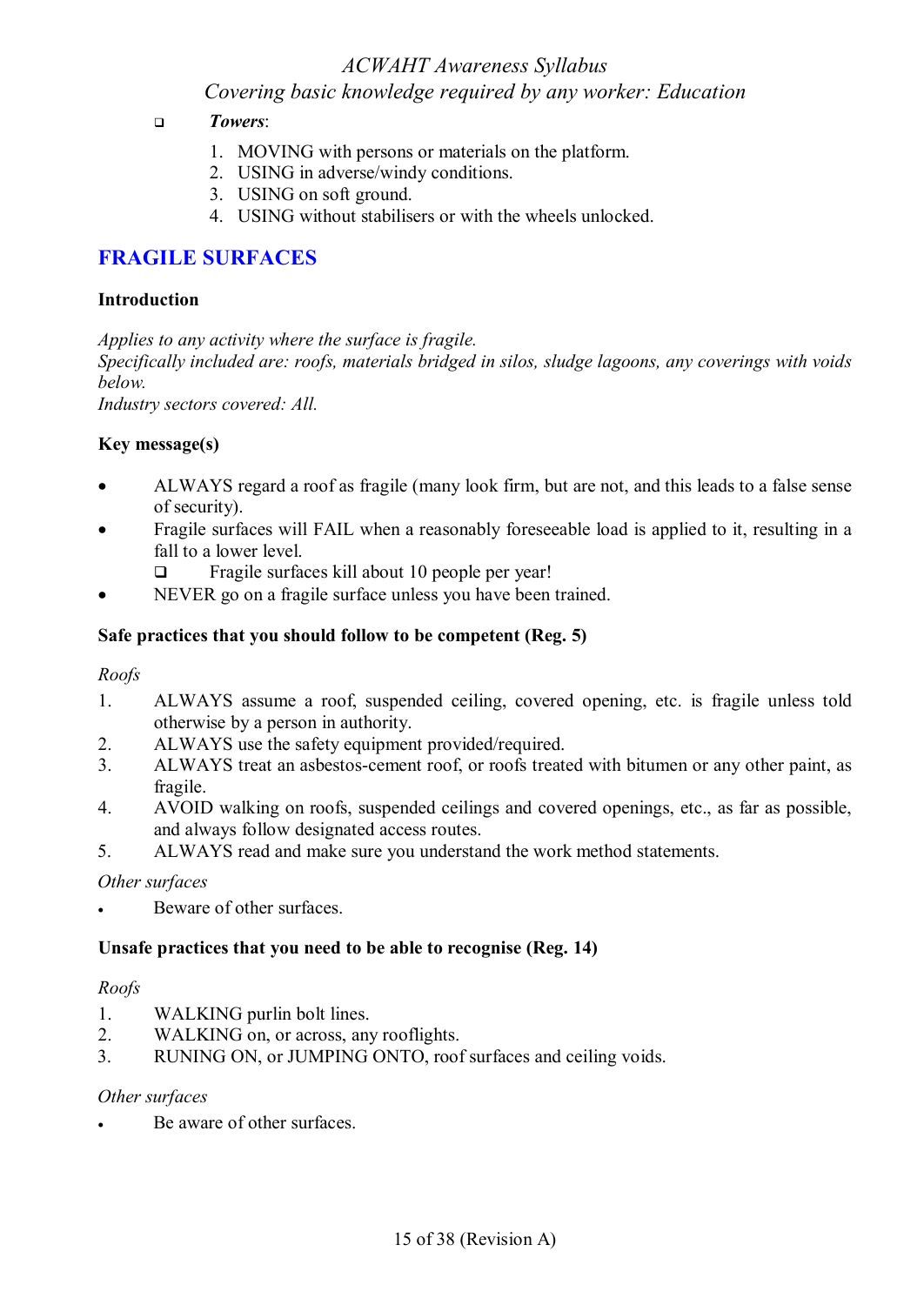## **COLLECTIVE PREVENTION**

### **Introduction**

*Applies to the guarding of any elevated surface from where work is carried out and where work equipment is provided to prevent or minimize the consequences of a fall Specifically included is: roofs, scaffolds, MEWPs, mobile access towers, suspended cradles Industry sectors covered: All.* 

### **Key message(s)**

This covers both static and mobile equipment.

### **Safe practices that you should follow to be competent (Reg. 5)**

- 1. If the surface is NOT fully-guarded then fall PROTECTION equipment (*collective* or *personal*) MUST be used
- 2. BE AWARE of any limitations imposed by weather conditions on the guarding equipment being used (e.g. safety nets, sheeted or clad scaffolds, etc.).
- 3. Scaffolds and towers:
	- <sup>q</sup> ONLY work from fully guarded platform (double guardrail and toe-boards on every side from where you could fall).

### *Mobile access equipment*:

### <sup>q</sup> *MEWPs/Suspended platforms*:

- 1. The Operator (driver) MUST be trained.
- 2. YOU MUST always follow the operator's instructions.
- 3. YOU might need training in PPE and MUST know the difference between 'work restraint' and 'fall arrest' (and how to achieve it).
- 4. When maneuvering, be CONSTANTLY AWARE of possible adjacent hazards, obstructions and projections, e.g. flag poles, CCTV cameras, soil pipes, external staircases, overhead lines, microwave aerials, etc.

### **Unsafe practices that you need to be able to recognise (Reg. 14)**

- 1. REMOVING components (e.g. guardrails, toe boards, boards, brick guard or ties) to enable you to carry out your work.
- 2. CLIMBING ON, or GOING OUTSIDE, any guardrails, safety barriers or edge protection
- 3. USING equipment if any constituent components are damaged.
- 4. PUTTING anything else (e.g. ladders, step ladders, boxes, etc.) on a working platform (particularly mobile access equipment) to gain additional height above the guarding.

### *Mobile access equipment*:

- <sup>q</sup> GETTING out of a MEWP or CRADLE whilst elevated (unless instructed in a safe method of work).
- <sup>q</sup> USING 'fall arrest' instead of 'work restraint'.

### *Towers*:

- <sup>q</sup> CLIMBING up the outside.
- **EXTENDIING adjustable legs to gain height.**
- <sup>q</sup> USING 'fall arrest' equipment on towers (unless specifically approved by the manufacturer).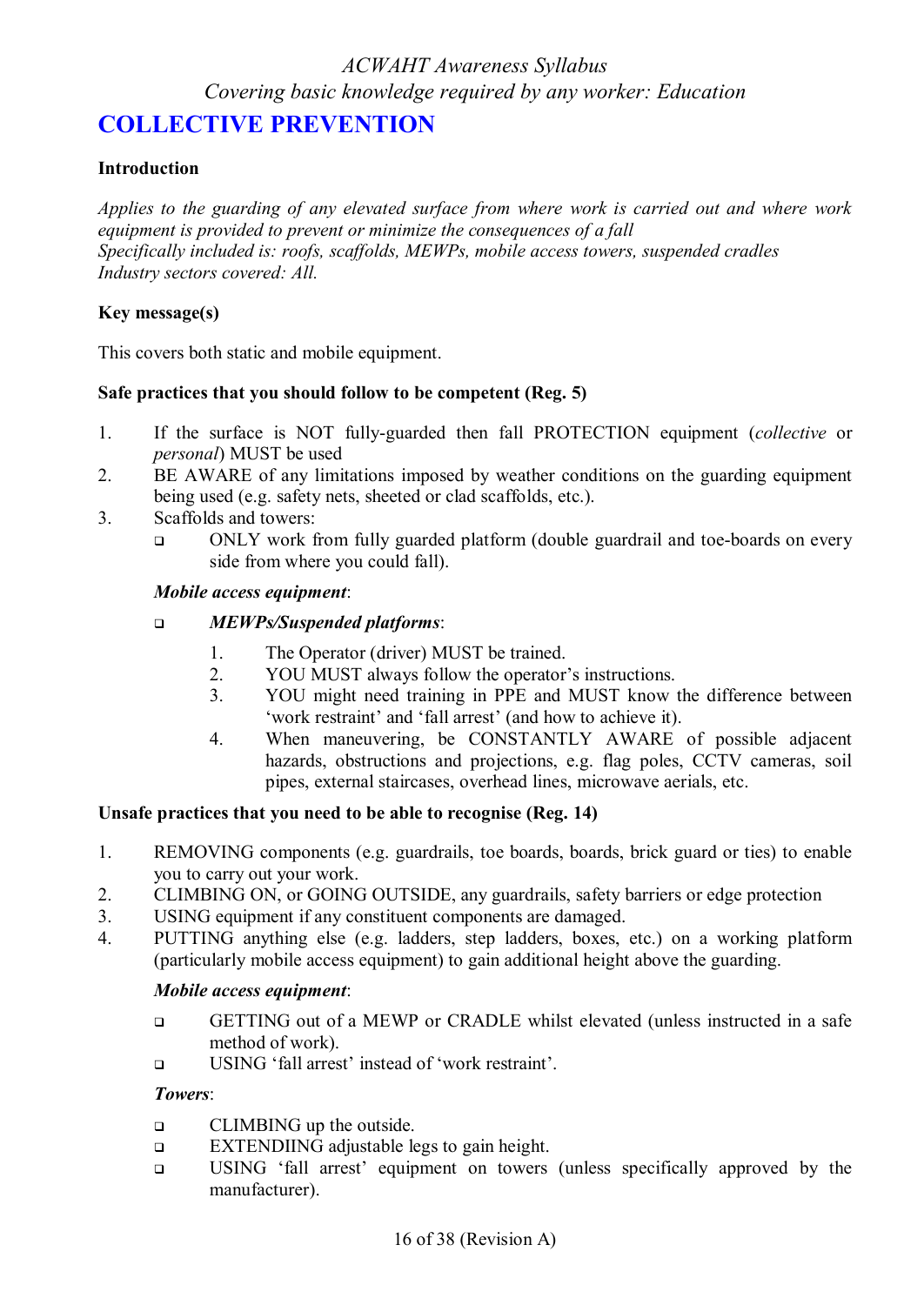## **COLLECTIVE PROTECTION**

### **Introduction**

*Applies to any 'passive' measure that protects against the consequences of a fall from where work is being carried out.* 

*Equipment specifically included: safety nets, airbags, bean bags. Industry sectors covered: All.* 

### **Key message(s)**

- This equipment ALLOWS a fall to take place, mitigating the consequences.
- The equipment REQUIRES space to deflect/deform to work properly.
- · To MINIMIZE the fall height it SHOULD be installed as close under the working surface as is REASONABLY PRACTICABLE.

### **Safe practices that you should follow to be competent (Reg. 5)**

- 1. ALWAYS carry out a visual inspection before commencing work above the equipment.
- 2. CHECK that there is no evidence of tampering or loading of the equipment..
- 3. REPORT any damage prior to working above the equipment and identify any repairs that you think haven't been done properly.
- 4. REPORT any falls into or loading of the equipment.
- 5. REPORT any damage that is caused to the equipment during the course of your work.

### *Safety Nets:*

- <sup>q</sup> CHECK that the net is attached to structure at no more than 2.5 metre centres.
- <sup>q</sup> CHECK there are no gaps anywhere greater than 100 mm and any overlaps are lapped by more than 2m.
- <sup>q</sup> CHECK they have been tested in the last 12 months through marking and/or certification.
- <sup>q</sup> CHECK that there is at least 3 metres clearance below the net (including plant, masonry walls, scaffold etc).

### **Unsafe practices that you need to be able to recognise (Reg. 14)**

- 1. WALKING on, JUMPING onto, or TAMPERING with the equipment or any of its attachment elements.
- 2. USING the equipment to store materials on.
- 3. CARRYING OUT any hot works above or adjacent to the equipment.

### *Safety Nets:*

### When WORKING over a *safety net*:

- <sup>q</sup> for which a handover certificate has NOT been issued.
- where the fall height is MORE than 2m.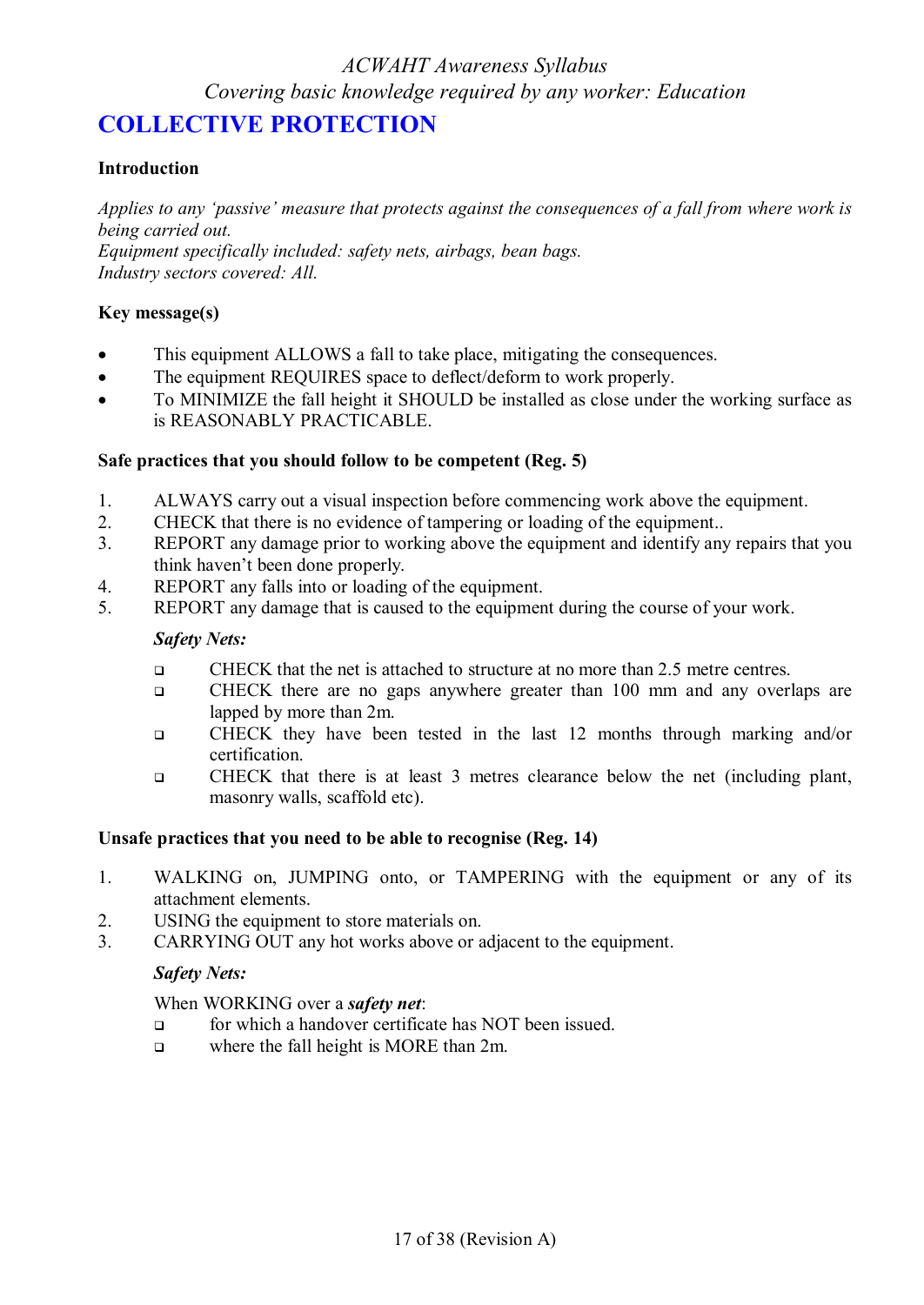## **PERSONAL PROTECTION**

## **Introduction**

*Applies to any 'active' measure used by an individual worker that prevents a fall or protects against the consequences of a fall from where work is carried out.* 

*Equipment specifically included: all harnesses and lanyards, inertia reels, ropes, personal work restraint system, personal work positioning system, rope access and positioning techniques.* 

*Industry sectors covered: arboriculture, industrial rope access, entertainments, steeplejacks, adventure activities covered by WAHR, any sectors using PPE (including MEWPs and suspended access).* 

### **Key message(s)**

- This equipment may ALLOW a fall to take place, mitigating the consequences.
- · In a fall, equipment REQUIRES space to deflect/deform to work properly.
- · To minimise the risk, equipment should be used in WORK RESTRAINT where possible, therefore preventing any fall.
- If a fall can occur, the attachment should be as HIGH above the user's waist as possible.
- WORK USING ROPES (e.g. work involving arboricultural, industrial rope access and steeplejack techniques) is a specialist activity and MUST not be attempted unless correctly trained.

## **Safe practices that you should to follow to be competent (Reg. 5)**

WHEN YOU USE PPE:

- 1. ALWAYS carry out a visual inspection**<sup>13</sup>** of the equipment before commencing work.
- 2. REPORT any damage found prior to working with the equipment.
- 3. ALWAYS adjust harnesses to fit body.
- 4. ENSURE you know where and what to connect your means of attachment to.
- 5. ENSURE that your means of attachment will not interfere with the work you are doing.
- 6. ENSURE you are attached at all times and ALWAYS anchor as high as possible.
- 7. CONSTANTLY CHECK available fall clearance is adequate for any deployment.
- 8. REPORT any falls or loading of the equipment.
- 9. REPORT any damage that is causes to the equipment during the course of your work.
- 10. KNOW how to and always store the equipment correctly after use.
- 11. NEVER be afraid to stop working until the area beneath you is clear or safe enough to continue the task.
- 12. When using aluminium trusses/structures, MEWPs, etc. for attachment this should be subject to manufacturer's instructions/recommendations.

## WHEN YOUR WORK IS ADJACENT TO OTHERS USING PPE:

- 1. All work should be carried out under appropriate supervision
	- <sup>q</sup> For *industrial rope access* by an IRATA Company, this means a Level 3 Supervisor.
	- <sup>q</sup> For the *entertainments industry* this means the rigging/flys/stage supervisor.
	- **q** Elsewhere, this means the Supervisor.
- 2. ASK your supervisor who is controlling the adjacent activity.

 $13<sup>°</sup>$ **<sup>13</sup>** See HSE Operational Circular 282/30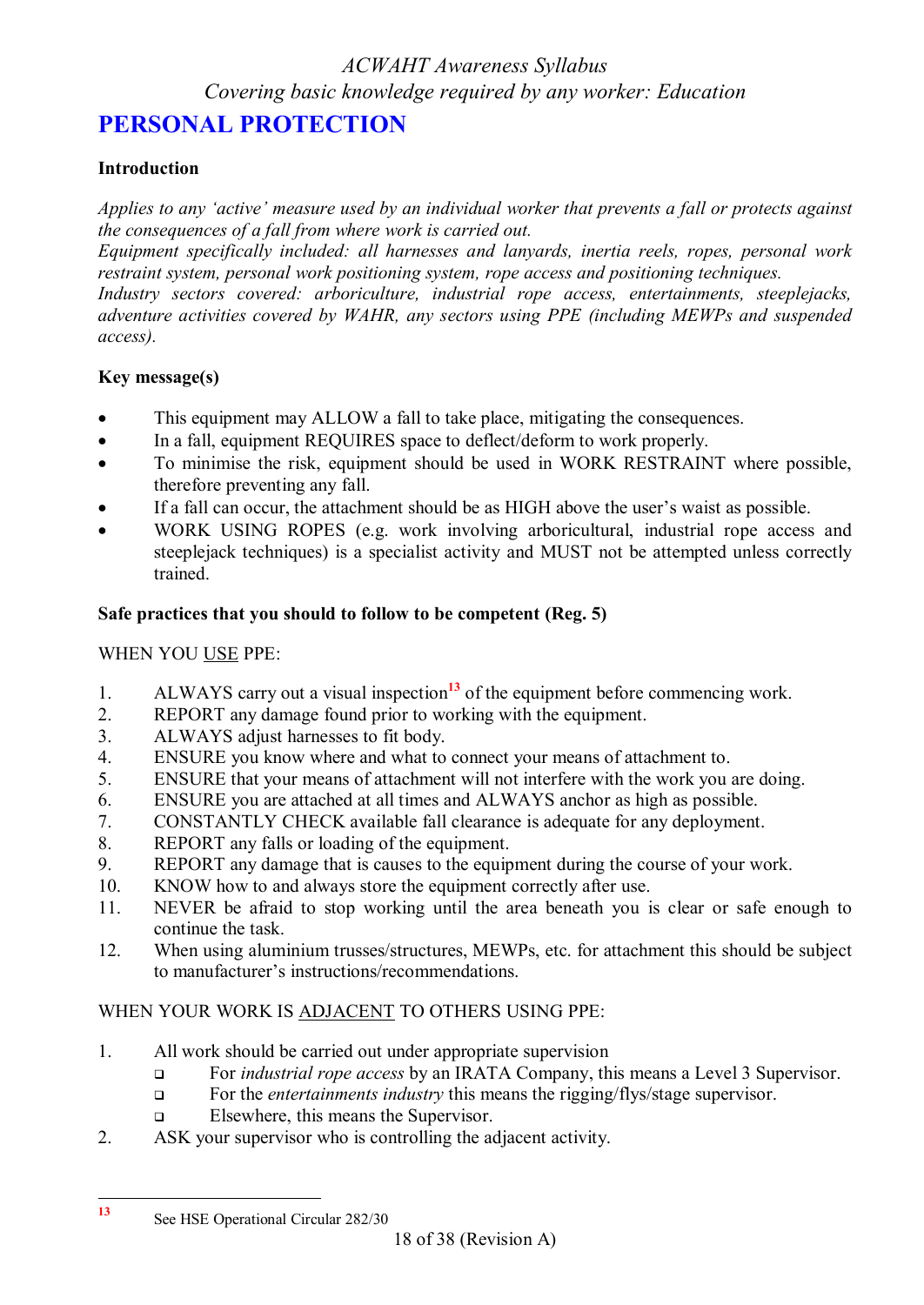- 3. Always INFORM your supervisor if your activity is affecting someone's work, or if your operations are being affected by the work of others.
	- <sup>q</sup> DO NOT undertake an activity that affects the safety of workers suspended on ropes or working within structures.
	- <sup>q</sup> NEVER enter the exclusion zone above/beneath people working on ropes or around trees/structures where arborists or steeplejacks are working.
	- <sup>q</sup> NEVER enter the zone where the ropes are anchored.
	- **DO NOT** move or modify the equipment or affect their operation.
- 4. ALWAYS follow the instructions of the sentry or supervisor regarding any exclusion zones/danger areas.

### **Unsafe practices that you need to be able to recognise (Reg. 14)**

- 1. USING damaged or borrowed equipment.
- 2. USING unsuitable anchor points.
- 3. USING unprotected means of attachment over sharp or abrasive edges.
- 4. ADJUSTING the length of work restraint systems so that it becomes a fall arrest situation.
- 5. WORKING at height in poorly lit and/or noisy conditions.

### **Work activities**

**Additionally**, for specific work sectors, you should be able to recognise that unsafe practices are being undertaken, as follows:

### *1. Arboriculture*

- <sup>q</sup> WORKING ABOVE (>250mm) anchor points.
- <sup>q</sup> CHAIN LINKING karabiners together.
- <sup>q</sup> WORKING WITHOUT exclusion zone present, including signage.
- <sup>q</sup> ALLOWING Slack (>500mm) to develop, e.g. in ropes.
- <sup>q</sup> RAPID/UNCONTROLLED descent, as friction damages ropes.
- <sup>q</sup> WRAPPING ropes around body to get extra grip/purchase.

### *2. Industrial rope access workers*

- <sup>q</sup> WORKING without a back-up line (i.e. on single ropes).
- □ WORKING with unsecured tools<sup>14</sup>.
- <sup>q</sup> WORKING without an exclusion zone.
- <sup>q</sup> RAPID/UNCONTROLLED descent.

### *3. Entertainments industry*

- <sup>q</sup> MOVING occupied access equipment without an appropriate safe system of work.
- <sup>q</sup> ALLOWING rubbish, lunch, cans of drink, etc. aloft.
- <sup>q</sup> Using UNSECURED items (tools, etc. should be captive on a lanyard).
- <sup>q</sup> FREE CLIMBING.

### *4. Steeplejacks*

<sup>q</sup> *To follow.*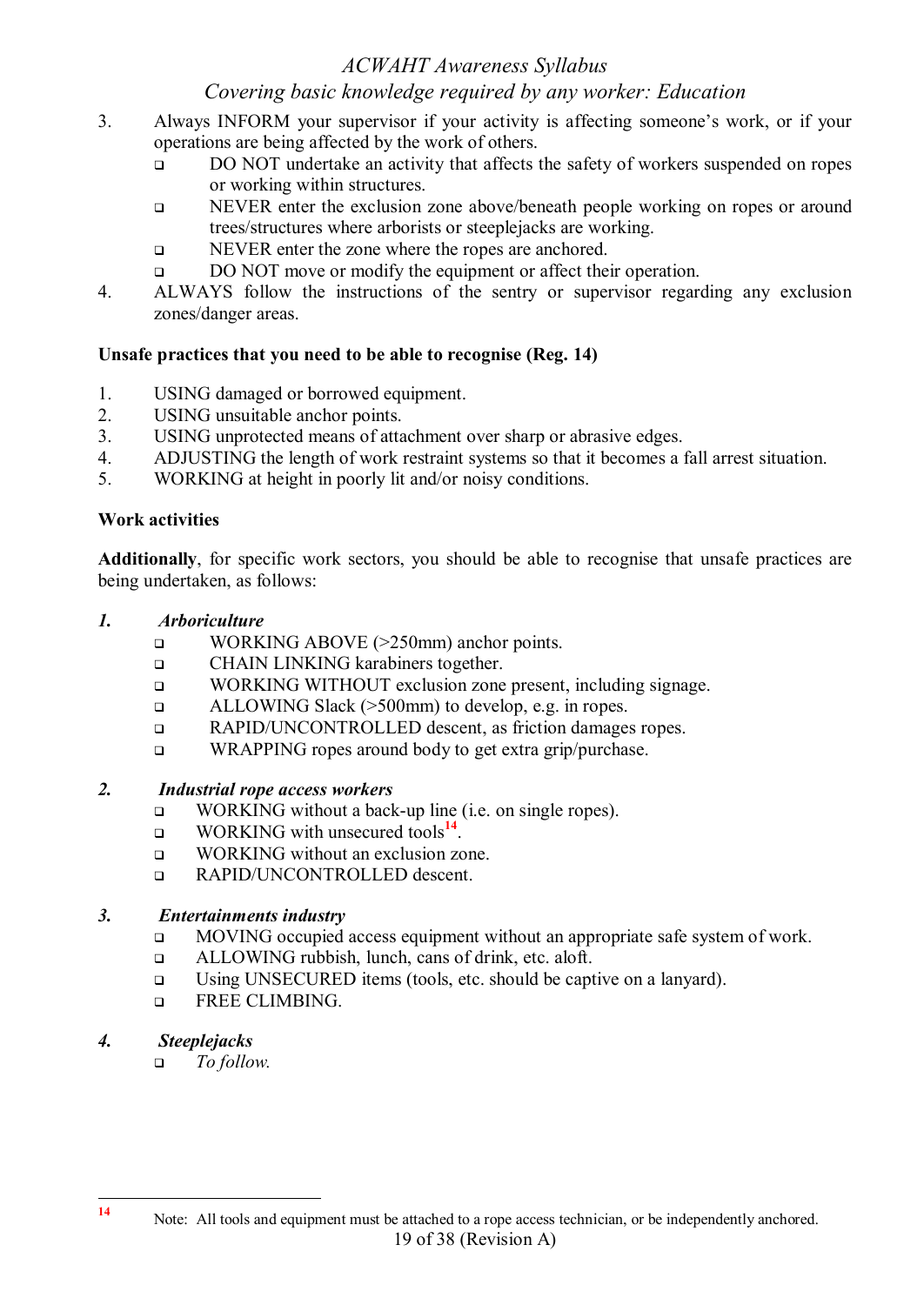## *5. MEWPs***<sup>15</sup>**

- <sup>q</sup> Excessive LEANING OUT of the basket.
- <sup>q</sup> Not being ATTACHED with a restraint or fall-arrest lanyard when working in the basket of a boom-type MEWP.

**<sup>15</sup>** See HSE Operational Circular 314/20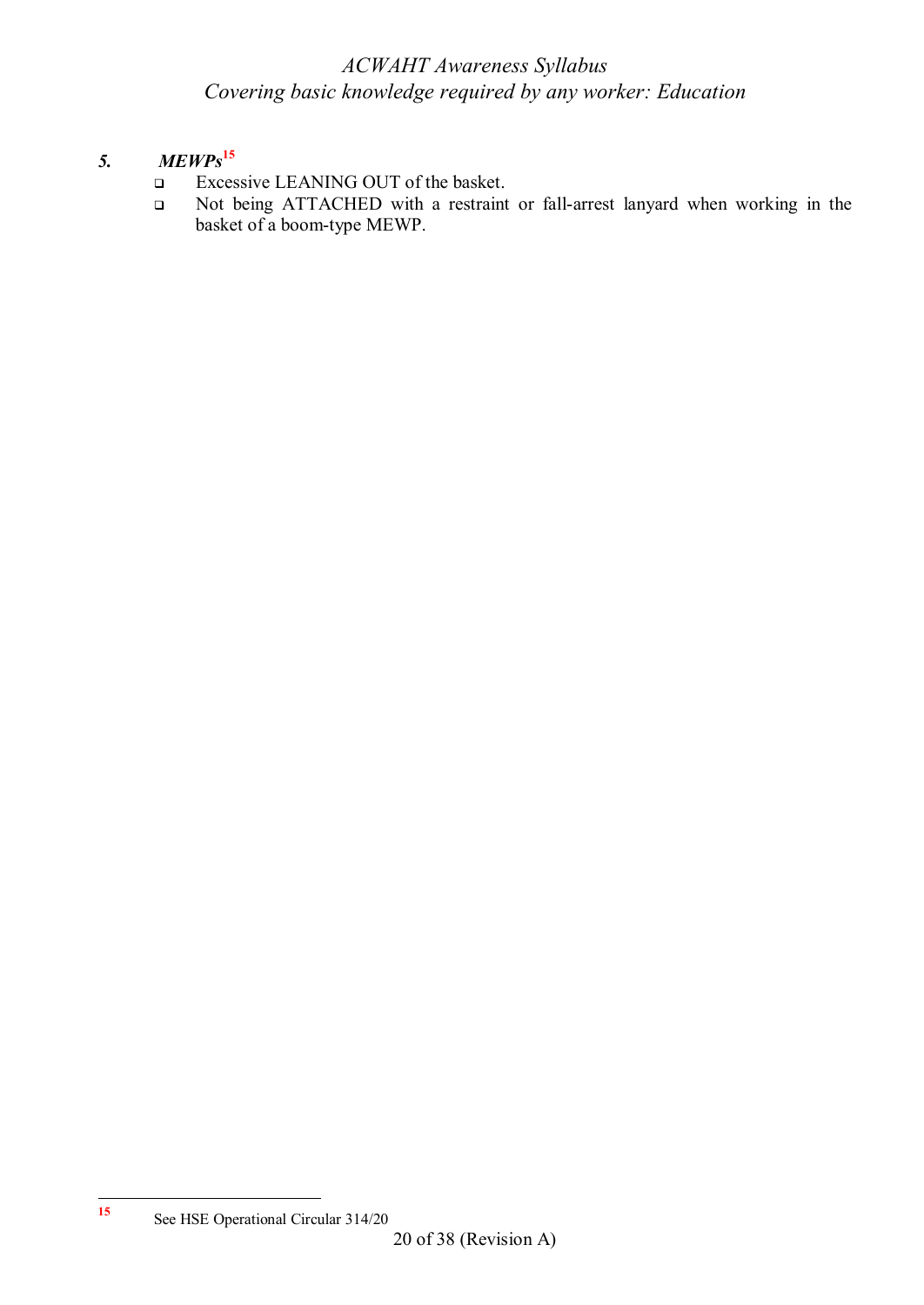## **NO PROTECTION**

### **Introduction**

*Applies to any activity where an individual worker has no protection against the consequences of a fall from where work is carried out. Equipment specifically included: ladders, stepladders Industry sectors covered: All. Does not cover working from vehicles, e.g. lorries.* 

### **Key message(s)**

The equipment/working position ALLOWS a fall to take place and DOES NOT mitigate the consequences.

### **Safe practices that you should follow to be competent (Reg. 5)**

### *Ladders*

- 1. ONLY use for 'short duration' work (maximum 30 minutes)**<sup>16</sup>** .
- 2. ONLY use for light work (up to 10 kg).
- 3. ALWAYS use a secured ladder.
- 4. Have a STRONG upper resting point (not plastic guttering).
- 5. ONLY use on ground or ground which is:
	- **q** Firm and level.
	- $\Box$  Maximum safe side-slope of ground, 16<sup>o</sup> (level the rungs with a ladder wedge).
	- $\Box$  Maximum safe back-slope of ground,  $6^\circ$ .
	- q Clean, not slippery.
- 6. Ladder angle,  $75^{\circ} 1$  in 4' rule (1 unit out for every 4 units up).
- 7. ALWAYS grip the ladder when climbing.

#### *Stepladders*

- 1. SELECT safer types, e.g. 'pulpit' or 'podium' steps**<sup>17</sup>** .
- 2. ENSURE there is space to fully open.
- 3. ALWAYS use any locking devices.
- 4. ONLY use on a surface that is firm and level**<sup>18</sup>** .
- 5. ONLY use for 'short duration' work (maximum 30 minutes).
- 6. ONLY use for light work (up to 10 kg).

### **Unsafe practices that you need to be able to recognise (Reg. 14)**

#### *Ladders*

- 1. OVERREACHING (Make sure your belt buckle navel stays within the stiles and keep both feet on the same rung or step throughout the task).
- 2. WORKING off the top three rungs (This doesn't provide a handhold).
- 3. Working ABOVE 9m.

**<sup>18</sup>** Floors should be clean, not slippery.

<sup>16</sup> **16** For aerial installers, refer to CAI, Guidelines on Safe Operating Procedures, [www.cai.org.uk](http://www.cai.org.uk)

<sup>&</sup>lt;sup>17</sup> These take precedence, under the Regulations 6 'hierarchy'.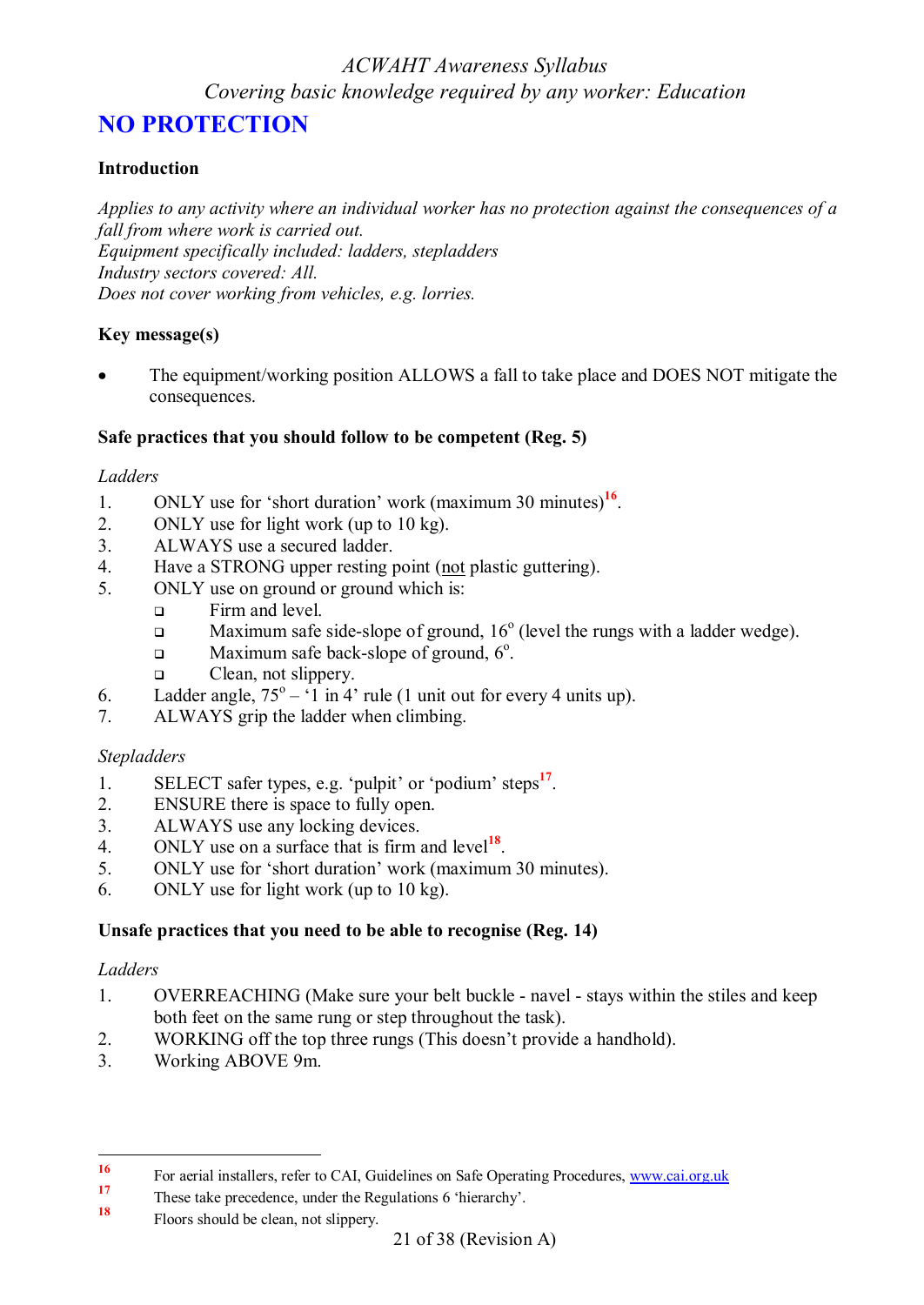### *Stepladders*

- 1. AVOID side-on working/loading.
- 2. DO NOT:
	- q use as a ladder.
	- q use for strenuous work.
	- $\Box$  work on the top platform.
	- work off the top two steps (top three steps for swing-back/double-sided stepladders) unless you have a safe handhold on the steps.
	- q overreach (make sure your belt buckle navel stays within the stiles and keep both feet on the same rung or step throughout the task).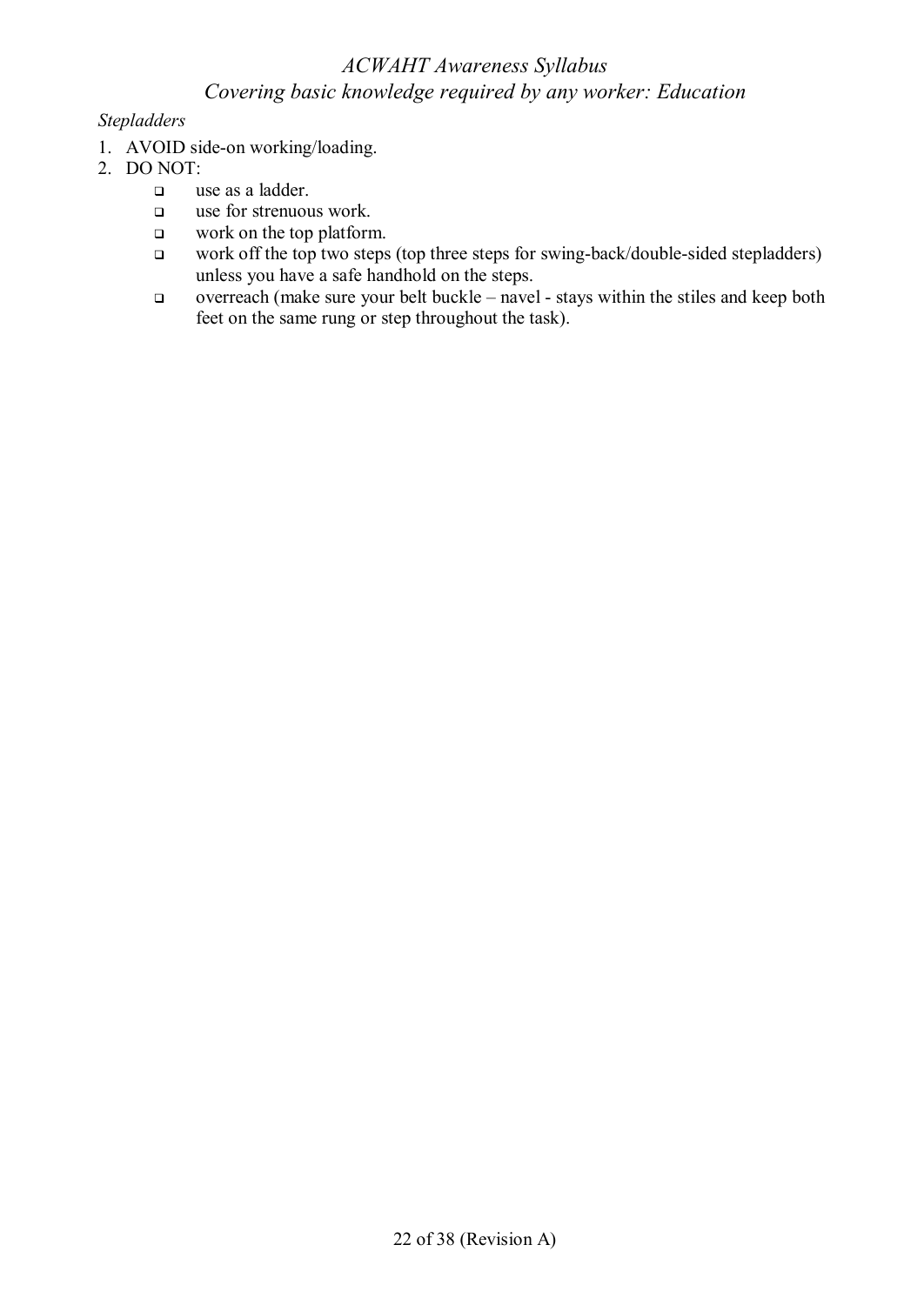**ANNEXES** 

23 of 38 (Revision A)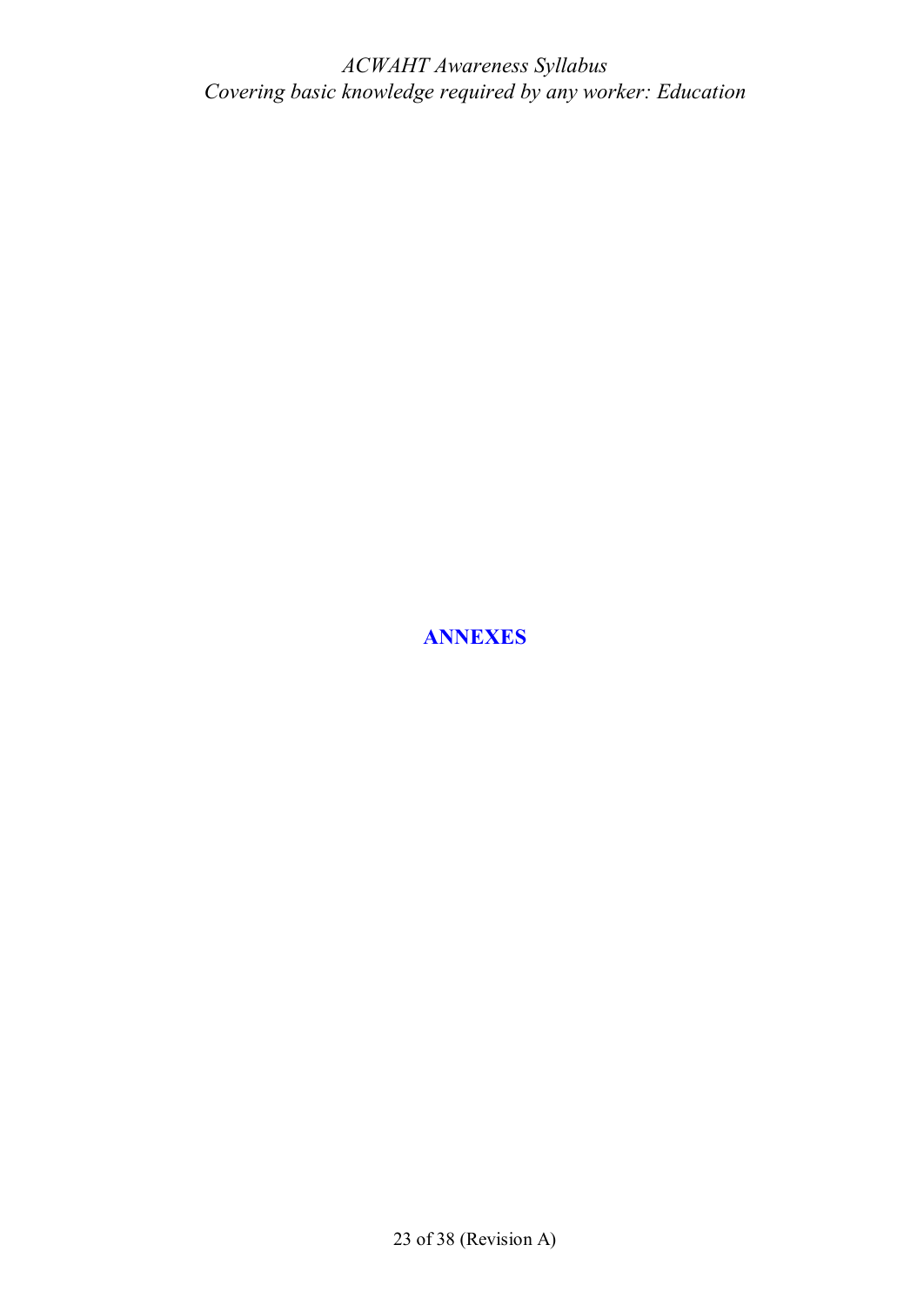## **ANNEX 1 – ACWAHT AIMS AND KEY OBJECTIVES** *(informative)*

The Advisory Committee on Work at Height Training (ACWAHT) has the following *Aims* and *Key Objectives* (2005):

### **Aims:**

- · To involve the main trade associations and organisations involved in work at height training in the advisory committee.
- · To discuss and agree a remit acceptable to those trade associations.
- · To discuss and formulate a common standard for delivery of work at height training.
- · To discuss and agree the core technical knowledge and competence to meet the Work at Height Regulations 2005.
- · To deliver and publicize the training requirements throughout the training associations/organisations.

## **Key Objectives:**

- The successful formation of the committee.
- The publication of a training standard agreed and acceptable for use by all training associations providing training for work at height.
- · To have any publications accepted as industry standards (a way of doing this is for the agreed Standard to be accepted as a British Standard).
- · To develop and publish a core syllabus which is recognised by HSE as meeting the basic competence requirement of the Work at Height Regulations 2005.
- To get full adoption of ACWAHT recommendations for this syllabus into the constituent member association's own training programmes and by other training providers.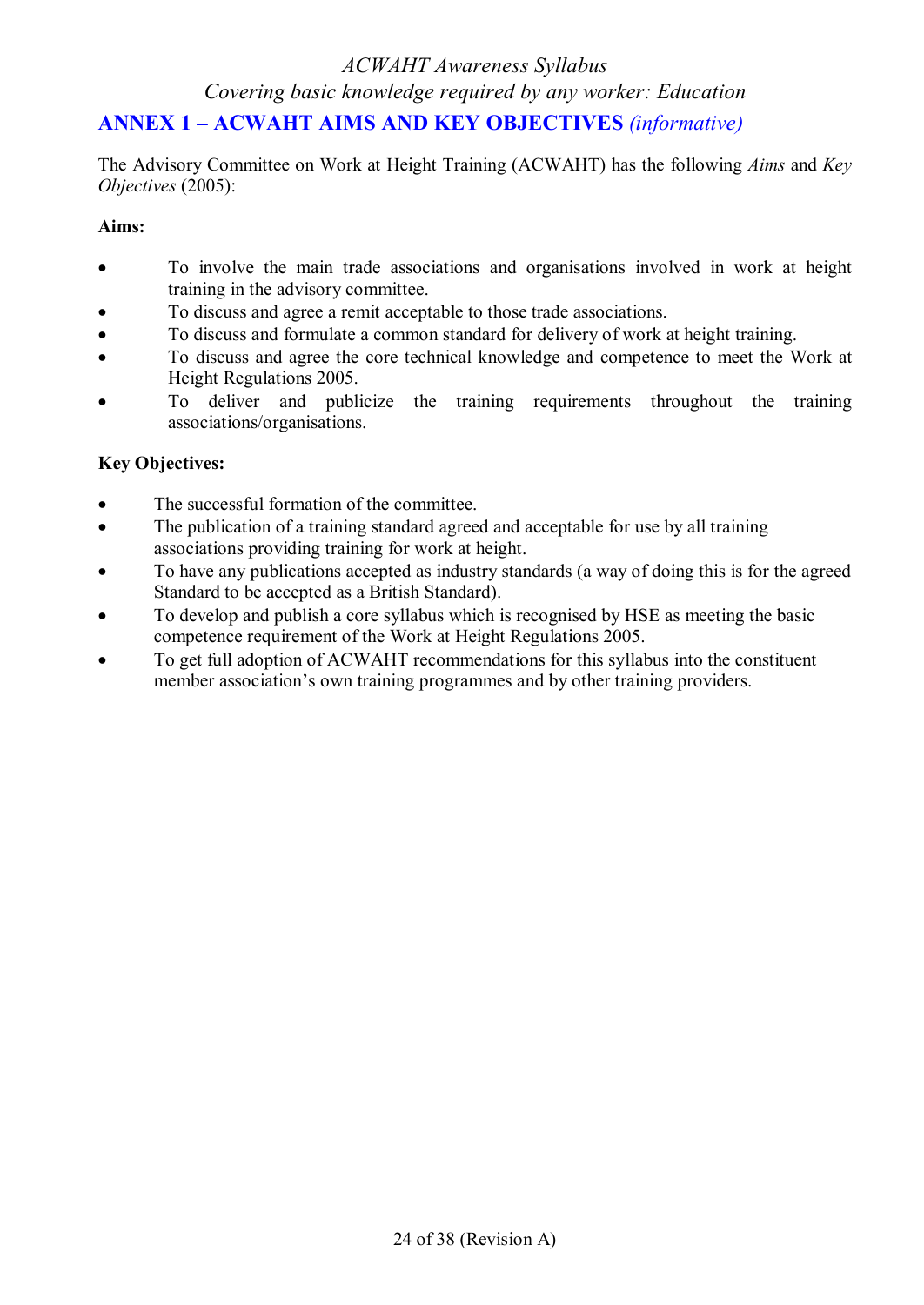## **ANNEX 2 – DEFINITIONS** *(informative)*

These technical definitions, terms, meanings and concepts were developed and prepared by HSE's Construction Division Technology Unit (CDTU) during the drafting of the Work at Height Regulations 2005 and these are what are being applied by HSE (see Operational Circular 200/31). They are provided for information only and, as such, are not part of the Awareness Syllabus.

### **REGULATION 2 - INTERPRETATION**

### **"Fall protection"**

Strictly, the term **fall protection** is not actually used or defined in the regulations other than in relation to personal systems but it is embodied and central to the hierarchy:

Technical definition *A work equipment system or an existing feature which provides either fall prevention or fall arrest functionality* 

Note: 'Fall protection' includes both collective and personal measures.

### **"Collective protection measure"**

### Technical definition:

*An assembly of components or equipment which provides fall protection, for all persons working at a position, without requiring any action on their part to be effective*, i.e. the fundamental principle is that it is passive fall protection which does not require any adjustment, alteration or operation after installation, by any user to work properly (examples would be guardrails or safety nets).

#### **"Personal protection measure"**

#### Technical definition:

*An assembly of components or equipment which provides fall protection for an individual (or collection of individuals) which requires some action on their part to be effective* (The fundamental principle is that it require active intervention on the part of the user to work properly – Examples would be a lanyard and harness (requires clipping on, adjusting the harness, etc.)).

Note: A multi- user standing line system (work restraint, work positioning or fall arrest) will always be a personal measure because each individual has to clip onto it for the system to be effective.

"**Personal fall protection system**" **[PFPS]<sup>19</sup>** is included in the regulations but only really contains a list of terms which are included not its meaning. The definition given however effectively encompasses anything that is non collective by its nature.

#### Technical definition:

*Assembly of components or equipment to protect the individual whilst working at height (including gaining access/egress from the working position)* 

Note: The above wording can be substituted into the any of the following definitions (i.e. by replacing the abbreviation: "PFPS") to provide the full definitive technical definition for each term.

 **19**

See, also, comments under Schedule 5.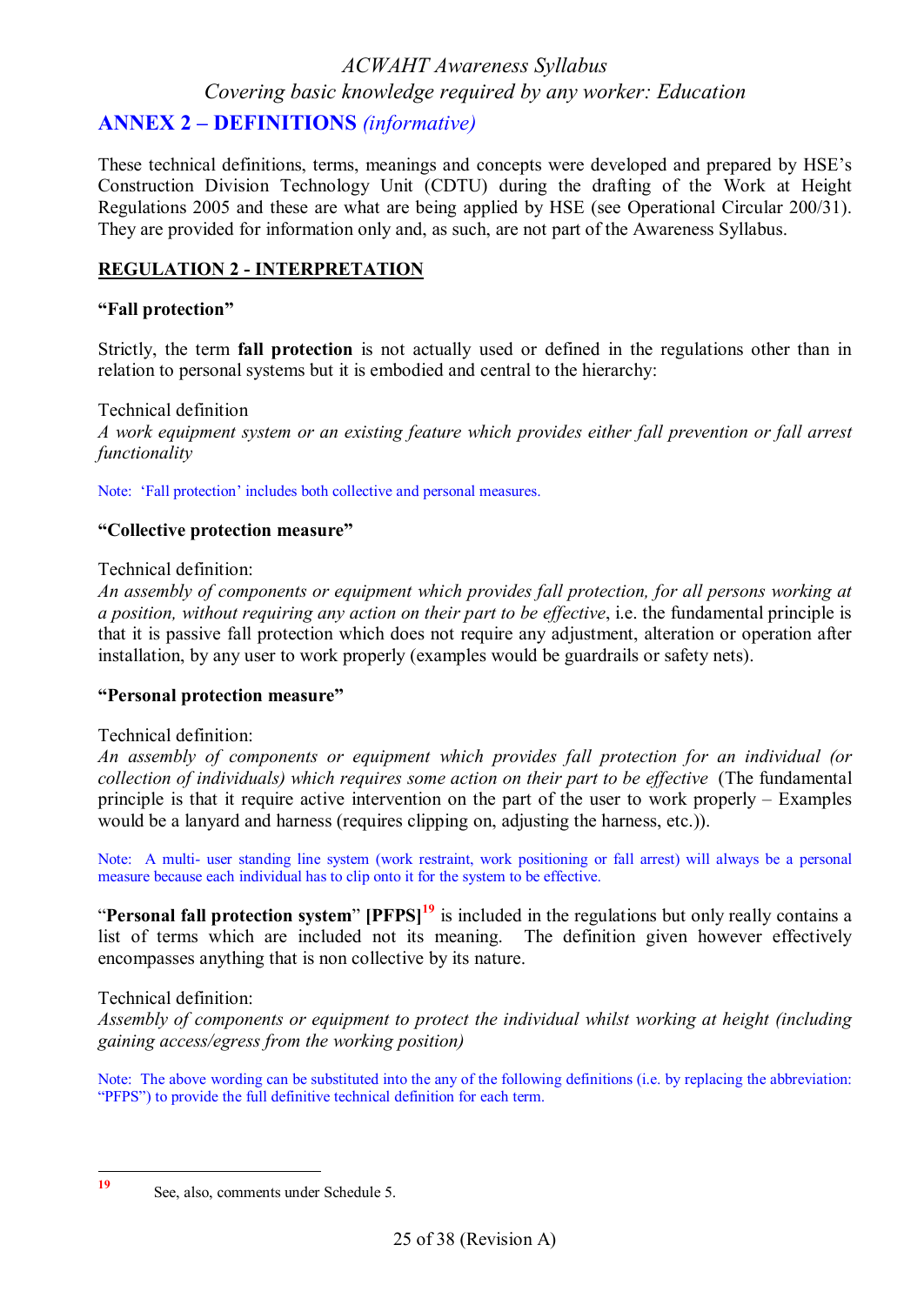### **"Personal fall prevention system"**

Technical definition:

*A PFPS not using a body holding device connected to an anchor, by which a person is prevented from reaching zones where the risk of a fall exists*

#### **"Work restraint system"**

Technical definition:

*A PFPS which uses a body holding device connected to a reliable anchor to prevent a person from reaching zones where the risk of a fall exists*

#### **"Work positioning system"**

Technical definition:

*A PFPS which normally includes a body holding device connected to a reliable anchor to supports the user in tension or suspension in such a way that a fall is prevented or restricted* 

**"Rope access system"** (explicitly, "Rope access and positioning techniques")

### Technical definition:

*A PFPS, using two lines (or ropes), each positionally static and separately secured to reliable anchors , one equipped with a body holding device acting as the primary means of support and the*  other equipped to act as a safety back up to arrest and restrict the fall in the event the primary *support fails.*

#### **"Fall arrest system"**

Technical definition:

A PFPS which uses a body holding device connected to a reliable anchor to arrest and restrict a fall so as to prevent the collision of the user with the ground or structure whilst limiting the forces on the *body*.

#### **"Rescue system"**

Technical definition:

*A PFPS by which a person can carry out a rescue, rescue himself/herself or be rescued from a height or a depth by pulling, lifting, lowering or self ascent/descent*

#### **"Advance guardrail system"**

#### Technical definition

*An assembly of components or equipment designed to provide collective fall prevention measures which does not expose any person to the risk of a fall during its installation*

Note: A system of work which use a number of standard individual components in a specific erection sequence to achieve advance protection does not constitute an advance guardrail system if any failure by the individual to follow the precise erection sequence would result in that individual being exposed to the risk of a fall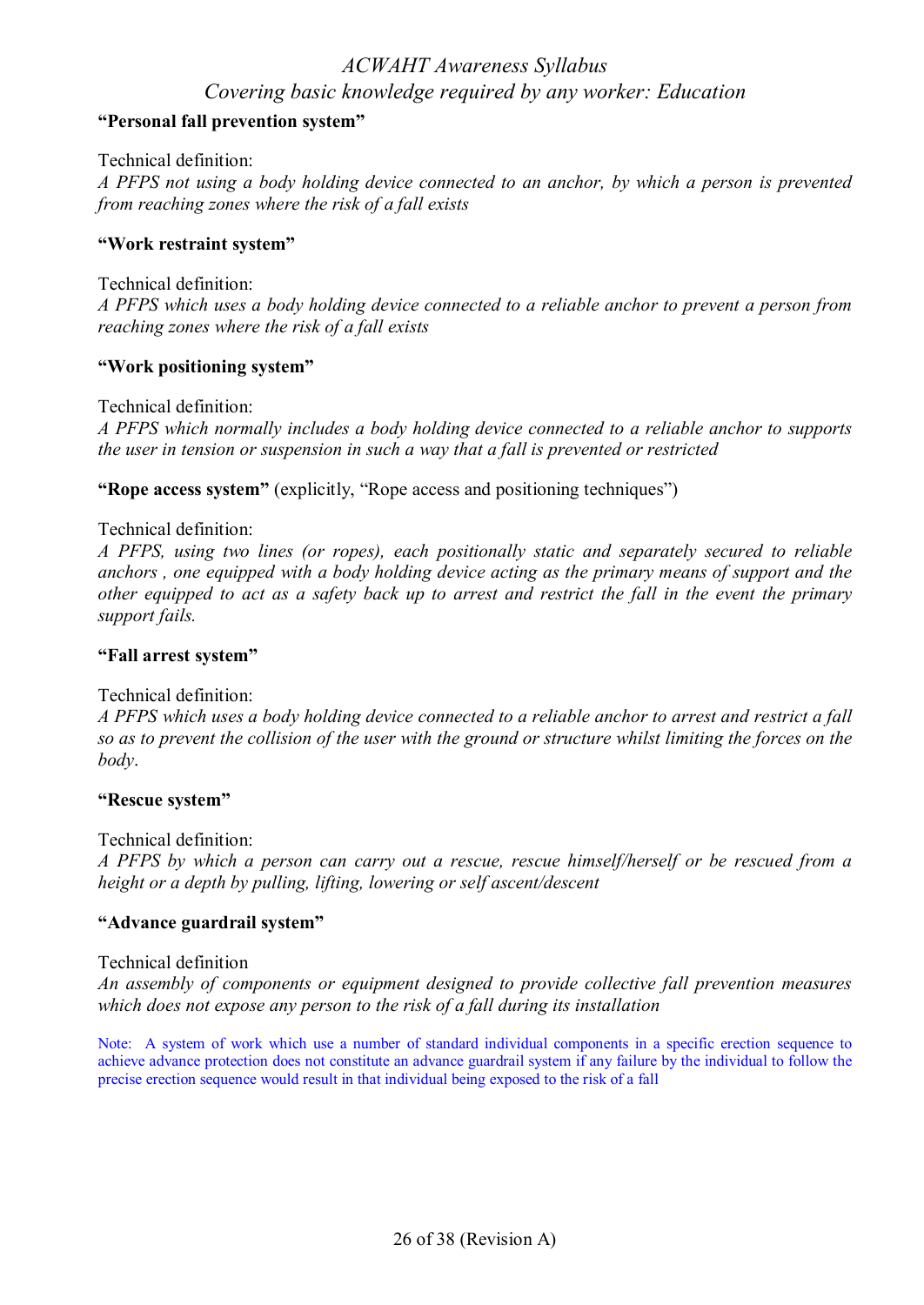#### **"Fragile surface"**

Fragile surface is defined in the regulations and means *any surface liable to fail if any reasonably foreseeable loading were applied to it* (In this context "**fail"** should be taken to mean that the person would pass through it, i.e. ductile failure where the material merely bends but would continue to hold the individual would not constitute failure).

Note: The classification may change with circumstances – if someone fall on the surface, is injured and the surface is damaged but does not fail - it might fail when the rescuer goes to get him – this is a reasonably foreseeable loading which would apply to the assessment of the circumstances.

### **REGULATION 3 - APPLICATION**

### **"Person under his control to the extent of his control"**

Technical definition: *worker in his charge within the limit of his delegated authority*

### **REGULATION 4 ORGANISATION AND PLANNING**

### **"Jeopardise" (in relation to weather)**

Technical definition: *detrimentally affect*

### **REGULATION 5 - COMPETENT**

"**Competent**" is not defined in the regulations.

### **REGULATION 6 – THE HIERARCHY**

#### **"Existing place of work"**

Technical definition:

*Any existing permanent place of work inc access route or any temporary place of work inc access route or working position (excluding any actually provided by temporary work equipment) which*  does not require the use or addition of any temporary work equipment to prevent a fall from height *occurring*, i.e. it is a position from which there is no risk of falling and is therefore 'safe'

#### **"Appropriate ergonomic conditions"**

Technical definition: *suitable arrangements of the workplace which allow the person to adopt the correct working position or posture for the work in hand*

#### **"Distance and consequences"**

Technical definition: *The height of the fall and the effects of the fall on the human body* 

Note: In personal fall protection systems involving the use of a body holding device connected to a reliable anchor minimising the height and consequences can usually be best achieved by minimising the fall factor. The regulations applied correctly therefore drive personal protective equipment to be used in its best possible way.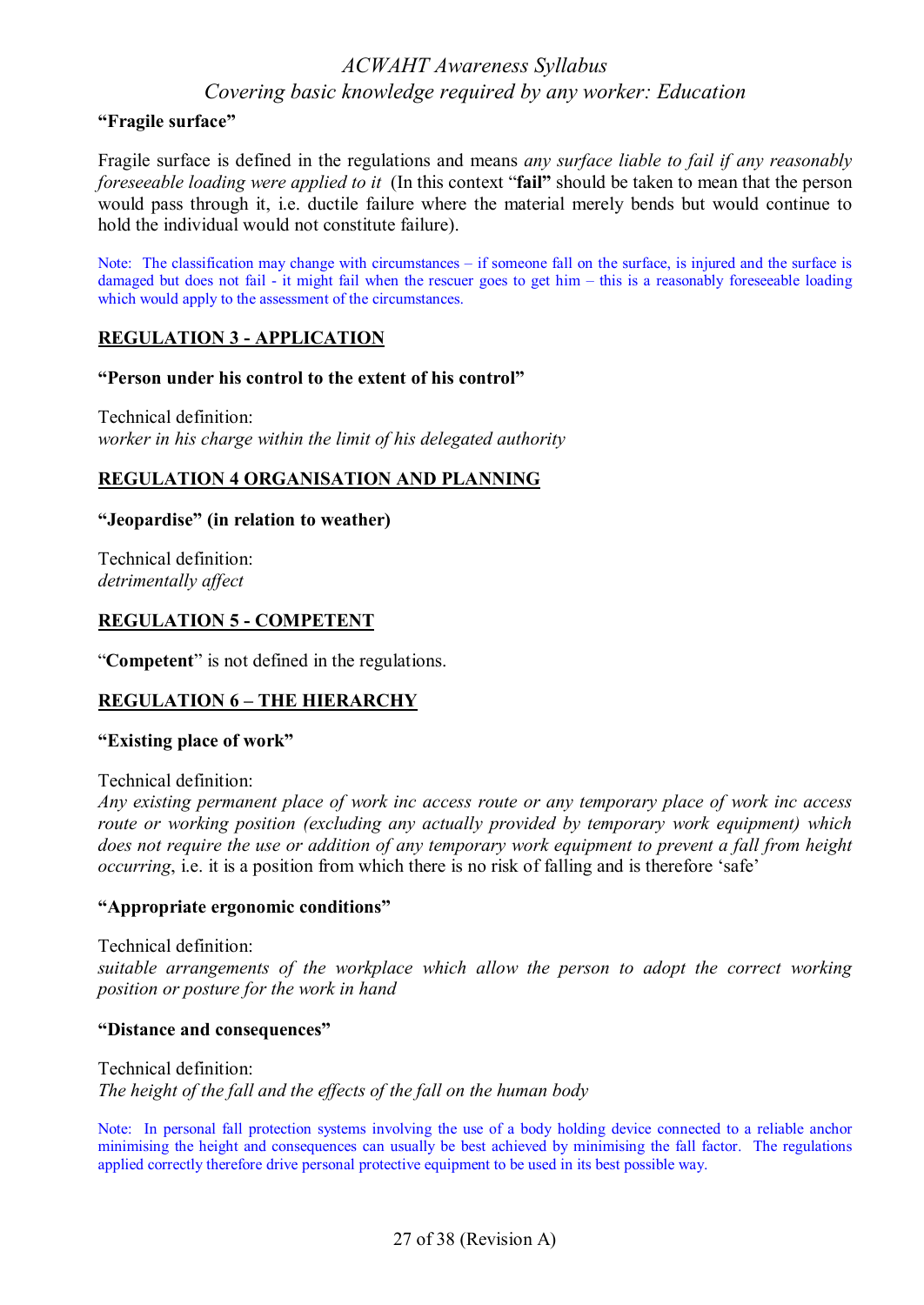### **"Fall factor"**

Fall factor is a term that does not appear in the regulations but as indicated above is important in achieving correct mitigation required by Regulation 6

Technical definition: height of the fall divided by the length of the connection between the body holding device and the *reliable anchor.*

Note: Normally this will be the 'height of the fall' divided by 'length of the lanyard'.

### **REGULATION 7 – SELECTING WORK EQUIPMENT**

Work equipment must have "**dimensions**" which are appropriate for the job and "**allow passage without risk**"

Technical definition:

*Space in conformity with accepted anthropomorphic data which allows persons to adopt the correct working position for the job and to pass through or along the work equipment whilst being protected against falls and falling objects*

### **REGULATION 11 - DANGER AREAS**

#### **"Devices preventing unauthorised persons from entering"**

Technical definition: *physical barriers or means which prevent a person going beyond them*

### **"Clearly indicated"**

Technical definition: *unambiguous marking or instruction which conveys it is dangerous to enter*

### **REGULATION 12 - INSPECTION OF WORK EQUIPMENT**

Many of the terms are already defined and used in PUWER and can be directly transposed here.

#### **"Installed"**

Technical definition: *put into position*

#### **"Assembled"**

Technical definition: *put together*

Note: In 12(2): "**installed, or assembled**" and "**installation and assembly**" – Does not mean every time you move a MEWP on a site or click a lanyard into place that you have to carry out an inspection of the work equipment.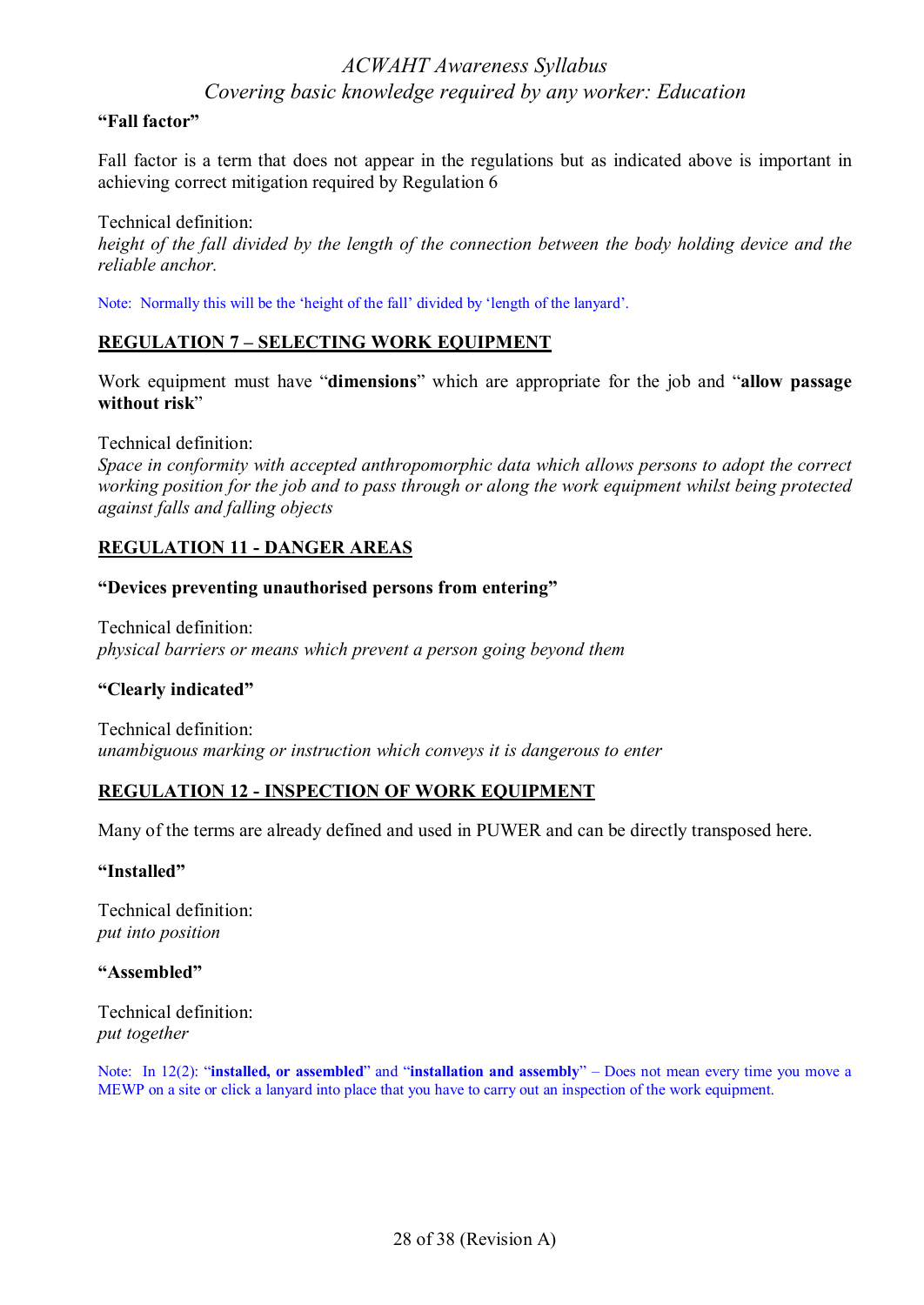### **"Physical evidence"**

Technical definition: *documented proof* 

### **REGULATION 13**

### **"Checked"**

Technical definition: *visually inspected, not necessarily carried out at close quarters* 

### **"On each occasion before the place is used"**

Technical definition: *pre-use check*

Note: For places like mezzanine floors which might be used say several times in a single day it is not intended that they be checked on each and every time someone goes onto it.

### **SCHEDULE 1 - EXISTING PLACE OF WORK**

### **"Suitable and sufficient means for preventing a fall"**

#### Technical definition:

*enough of it and fit for purpose; feature, components or set of components which prevent a person*  from falling to a lower level, & do so without injuring the person, provided at all edges from which a *person could fall*

Note: "**means for preventing a fall**" can also include being "safe by position", e.g. being in the middle of a large roof at a sufficient distance from an unguarded edge so that no risk of a fall exists.

### **SCHEDULE 2 – GUARDRAILS, ETC**

#### **"Of sufficient dimensions"**

Technical definition: *sizes which ensure that a person cannot fall through or over it*

### **SCHEDULE 3 - WORKING PLATFORMS**

#### **"Appropriate devices"**

Technical definition: *Component or set of components which generate sufficient resistance to prevent the wheels turning*

### **"Effective anti slip device"**

Technical definition –in the context of working platforms as opposed to ladders: *Component or set of components which is designed to hold the load bearing component, it is associated with, in position either by friction or other means*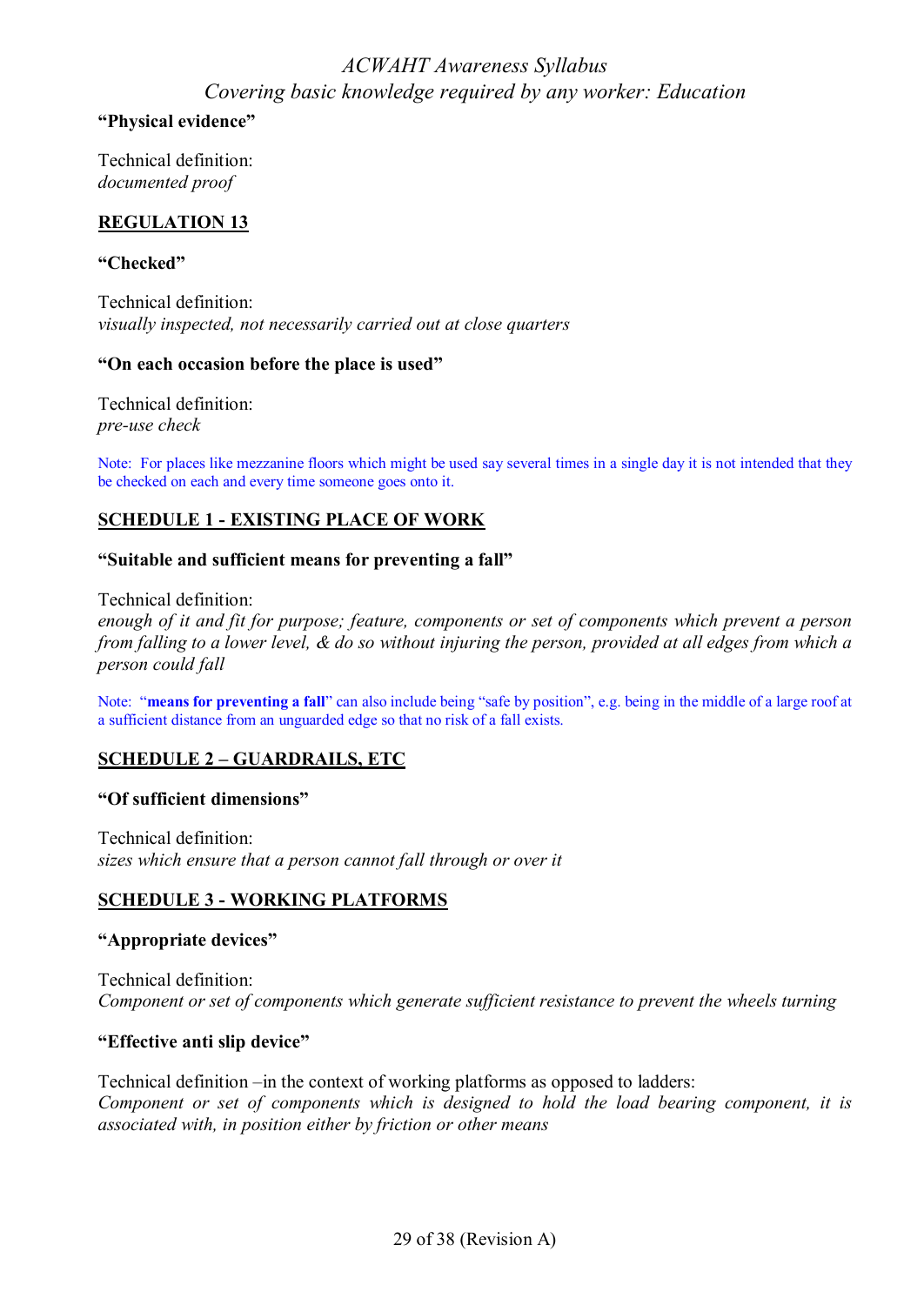### **SCHEDULE 3, PART 2 - SCAFFOLDING**

### **"Scaffolding"**

Not a definition, but more an agreement of what is in and what is out: A temporary construction which is required to provide a safe place of work, or access or on or from *which persons work or which is used to support materials plant or equipment*

### **"Strength and stability calculations"**

Technical definition: *Detailed documented process which demonstrates that a scaffold has sufficient load bearing capacity and positional fixity*

### **"A note of the calculations"**

Technical definition: *summary of end result (conclusions) including working drawings from a set of strength and stability calculations*

### **"Generally recognised standard configuration"**

Technical definition:

*Arrangement of scaffold components which has been shown either by strength and stability calculations or by custom and practise to be fit for purposes for its intended use*

### **"Complexity of the scaffold"**

Technical definition: *degree of divergence from a generally recognised standard configuration*

#### **"Standard plan"**

Technical definition: *generic sequence of operations*

#### **"… Altered only under the supervision of a competent person, etc."**

Technical definition on 'how far does this extend?': Anywhere where the result of the alteration would have an impact on the safety of the structure or *the persons working on it*

### **SCHEDULE 4**

### **"Clear zone"**

Technical definition:

*The uninterrupted space of sufficient dimensions required to allow the safeguard to deflect or distort as required by its design without coming into contact with items liable to injury the person whose fall is being arrested*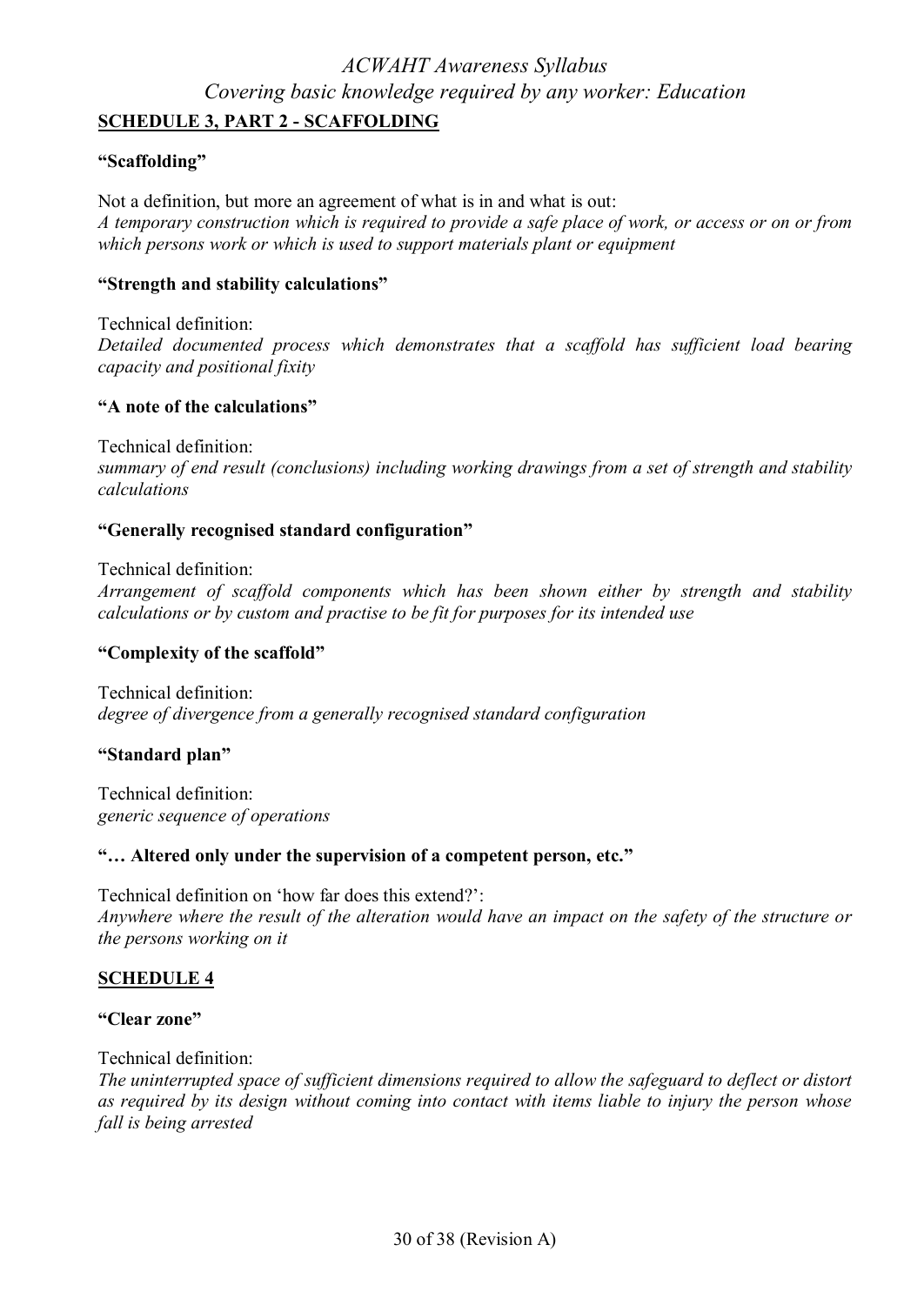### **SCHEDULE 5**

See above, under Regulation 2.

### **Examples of fundamental principles to be applied to PFPS to determine which part of Schedule 5 might apply:**

Principle: **Part 1** applies to everything

Principle:

Work restraint – if you are able to fall it is fundamentally not work restraint no matter what it is called

Note: The term "fall restraint" is incorrect and should not be used - the correct term is "work restraint".

Principle:

**"Work restraint"** (Part 5) becomes "**work positioning"** (Part 2) at the point when the connection between the body holding device and the reliable anchor begins to provide support to the user, which the user needs to rely on to maintain his position.

Note: On a sloping surface this is likely to occur when the angle of the slope exceeds approximately  $17^{\circ} - 22^{\circ}$  (to the horizontal) depending on the condition of the surface the user is standing on  $(17<sup>o</sup>$  wet and slippy; 22<sup>o</sup> dry non slippy).

### **When the equipment involves the use of ropes or lines:**

Principle:

Just because ropes or lines may be used does not automatically mean that Part 3 (Rope access and positioning techniques) should be applied.

### Principle:

If the rope moves with the user then functionality will either be **work positioning** (Part 2) (e.g. a bosun's chair or arboriculture body-thrusting ('prussiking') on single rope) or **fall arrest** (Part 4) (e.g. lead climbing).

Note: It is intended that in this type of application the equipment will always be subject to LOLER as the person (load) is being raised and lowered by the equipment and in particular the rope.

#### Principle:

If the rope remains stationary and user moves along it using his own effort functionality will either be **work positioning** (e.g. on a sloping surface say using a rope grab on a standing line) or **rope access and positioning** (moving up and down using two predominantly vertical stationary lines)

Note: It is intended that in this type of application the equipment might ultimately not be subject to LOLER as the person (load) moves him/herself along the equipment and in particular the ropes<sup>20</sup>.

**20**

<sup>31</sup> of 38 (Revision A) At time of writing (April 2006) legal opinion is that rope access equipment continues to fall under LOLER because LOLER only require there to a lifting or lowering of a load. It is the lowering aspect and the descending device being work equipment that effectively brings RA into LOLER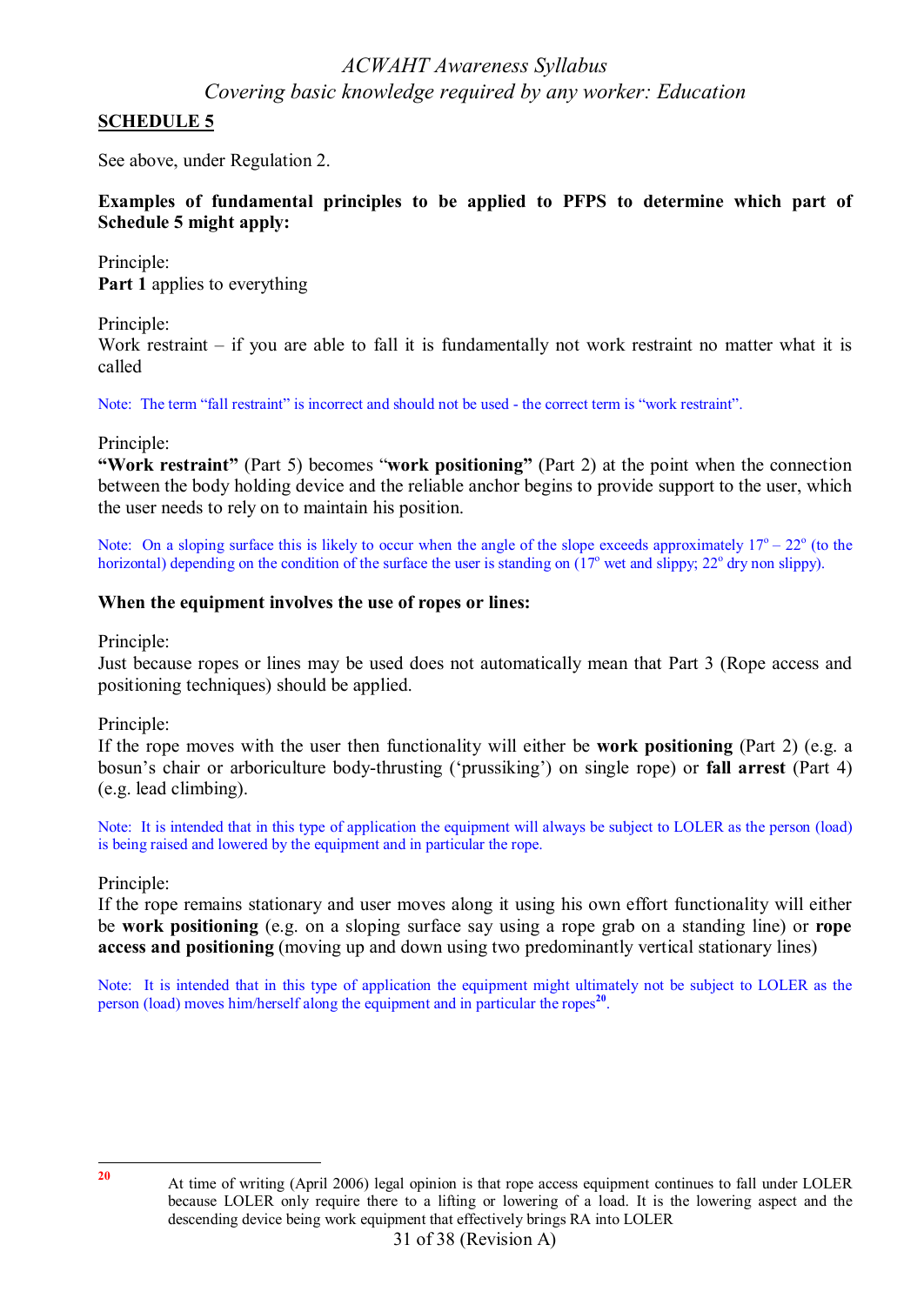### **SCHEDULE 5, PART 1**

### **"Prevent uncontrolled or unplanned movement"**

Technical definition: *Fail to safe*

### **SCHEDULE 5, PART 3**

#### **"Ergonomic constraints"**

Technical definition: *limitations within which the suitable arrangements of the workplace to allow the person to adopt the correct working position or posture for the work being undertaken*

### **"Mobile fall protection system"**

Technical definition:

*A moveable device which provides fail to safe fall protection in the event of the working line support system failing which follows or is moved with the worker during any task he performs*

### **SCHEDULE 6**

### **"Effective anti slip or other effective stability device"**

Technical definition: *Anything that passes the Loughborough test detailed in RR 205.*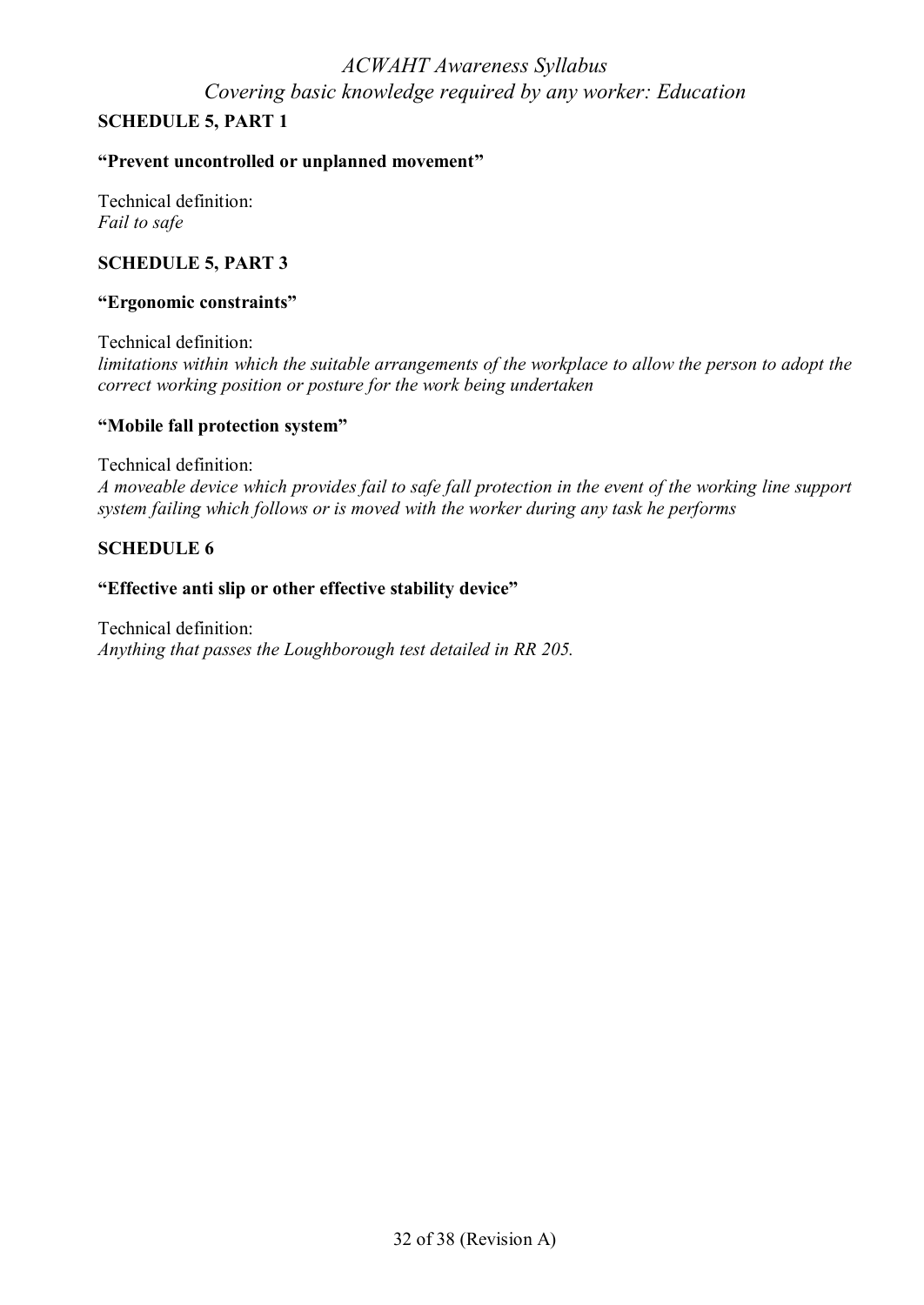## **ANNEX 3** *(informative)* **EXTRACTS FROM THE WORK AT HEIGHT REGULATIONS 2005**

The Work at Height Regulations 2005 (Statutory Instrument 2005 No. 735) is subject to Crown Copyright protection. The extracts below (and within this document) have been taken from <http://www.opsi.gov.uk/si/si2005/20050735.htm> The text is provided purely to assist the reader.

### **Avoidance of risks from work at height**

 **6.** - (1) In identifying the measures required by this regulation, every employer shall take account of a risk assessment under regulation 3 of the Management Regulations **21** .

 (2) Every employer shall ensure that work is not carried out at height where it is reasonably practicable to carry out the work safely otherwise than at height.

 (3) Where work is carried out at height, every employer shall take suitable and sufficient measures to prevent, so far as is reasonably practicable, any person falling a distance liable to cause personal injury.

(4) The measures required by paragraph (3) shall include -

(a) his ensuring that the work is carried out -

(i) from an existing place of work; or

(ii) (in the case of obtaining access or egress) using an existing means,

which complies with Schedule 1, where it is reasonably practicable to carry it out safely and under appropriate ergonomic conditions; and

(b) where it is not reasonably practicable for the work to be carried out in accordance with subparagraph (a), his providing sufficient work equipment for preventing, so far as is reasonably practicable, a fall occurring.

 (5) Where the measures taken under paragraph (4) do not eliminate the risk of a fall occurring, every employer shall -

(a) so far as is reasonably practicable, provide sufficient work equipment to minimise -

(i) the distance and consequences; or

(ii) where it is not reasonably practicable to minimise the distance, the consequences,

of a fall; and

(b) without prejudice to the generality of paragraph (3), provide such additional training and instruction or take other additional suitable and sufficient measures to prevent, so far as is reasonably practicable, any person falling a distance liable to cause personal injury.

 **21** <http://www.opsi.gov.uk/si/si1999/19993242.htm>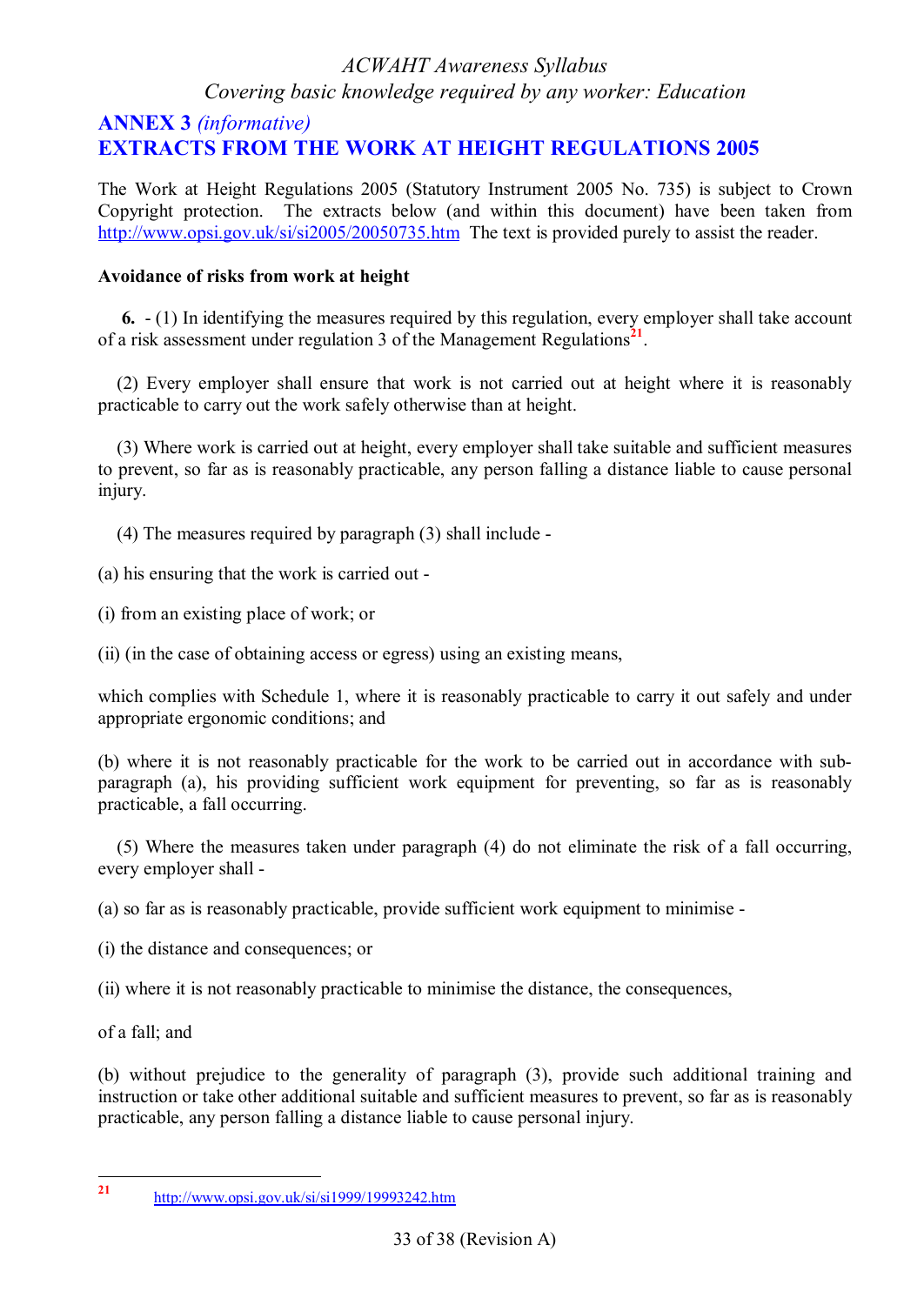### **Fragile surfaces**

 **9.** - (1) Every employer shall ensure that no person at work passes across or near, or works on, from or near, a fragile surface where it is reasonably practicable to carry out work safely and under appropriate ergonomic conditions without his doing so.

 (2) Where it is not reasonably practicable to carry out work safely and under appropriate ergonomic conditions without passing across or near, or working on, from or near, a fragile surface, every employer shall -

(a) ensure, so far as is reasonably practicable, that suitable and sufficient platforms, coverings, guard rails or similar means of support or protection are provided and used so that any foreseeable loading is supported by such supports or borne by such protection;

(b) where a risk of a person at work falling remains despite the measures taken under the preceding provisions of this regulation, take suitable and sufficient measures to minimise the distances and consequences of his fall.

 (3) Where any person at work may pass across or near, or work on, from or near, a fragile surface, every employer shall ensure that -

(a) prominent warning notices are so far as is reasonably practicable affixed at the approach to the place where the fragile surface is situated; or

(b) where that is not reasonably practicable, such persons are made aware of it by other means.

 (4) Paragraph (3) shall not apply where members of the police, fire, ambulance or other emergency services are acting in an emergency.

### **Falling objects**

 **10.** - (1) Every employer shall, where necessary to prevent injury to any person, take suitable and sufficient steps to prevent, so far as is reasonably practicable, the fall of any material or object.

 (2) Where it is not reasonably practicable to comply with the requirements of paragraph (1), every employer shall take suitable and sufficient steps to prevent any person being struck by any falling material or object which is liable to cause personal injury.

 (3) Every employer shall ensure that no material or object is thrown or tipped from height in circumstances where it is liable to cause injury to any person.

 (4) Every employer shall ensure that materials and objects are stored in such a way as to prevent risk to any person arising from the collapse, overturning or unintended movement of such materials or objects.

#### **Danger areas**

 **11.** Without prejudice to the preceding requirements of these Regulations, every employer shall ensure that -

(a) where a workplace contains an area in which, owing to the nature of the work, there is a risk of any person at work -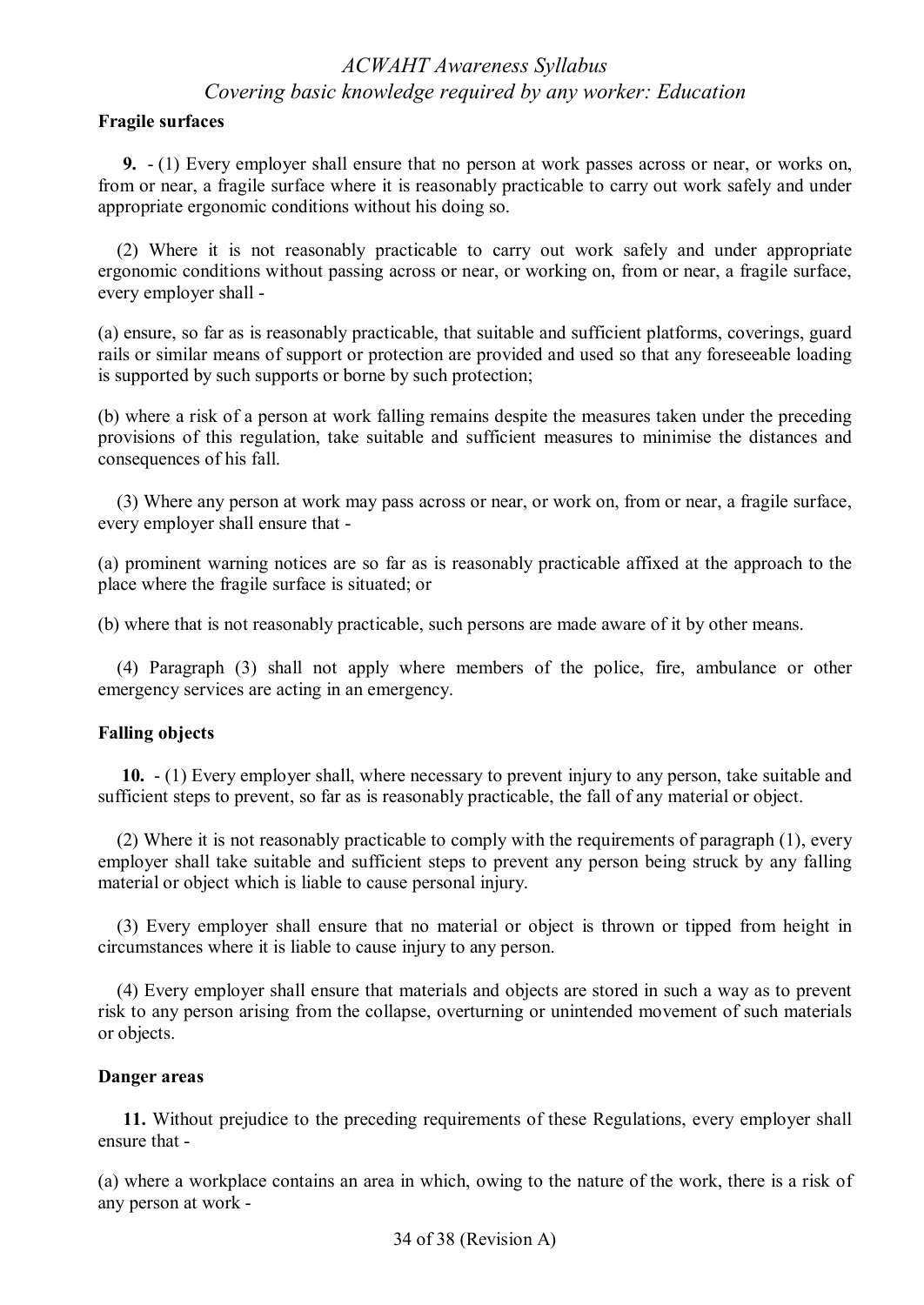(i) falling a distance; or

(ii) being struck by a falling object,

which is liable to cause personal injury, the workplace is so far as is reasonably practicable equipped with devices preventing unauthorised persons from entering such area; and

(b) such area is clearly indicated.

### **Inspection of work equipment**

 **12.** - (1) This regulation applies only to work equipment to which regulation 8 and Schedules 2 to 6 apply.

 (2) Every employer shall ensure that, where the safety of work equipment depends on how it is installed or assembled, it is not used after installation or assembly in any position unless it has been inspected in that position.

 (3) Every employer shall ensure that work equipment exposed to conditions causing deterioration which is liable to result in dangerous situations is inspected -

(a) at suitable intervals; and

(b) each time that exceptional circumstances which are liable to jeopardise the safety of the work equipment have occurred,

to ensure that health and safety conditions are maintained and that any deterioration can be detected and remedied in good time.

(4) Without prejudice to paragraph (2), every employer shall ensure that a working platform -

(a) used for construction work; and

(b) from which a person could fall 2 metres or more,

is not used in any position unless it has been inspected in that position or, in the case of a mobile working platform, inspected on the site, within the previous 7 days.

 (5) Every employer shall ensure that no work equipment, other than lifting equipment to which the requirement in regulation 9(4) of the Lifting Operations and Lifting Equipment Regulations 1998**<sup>22</sup>** ("LOLER") applies -

(a) leaves his undertaking; or

(b) if obtained from the undertaking of another person, is used in his undertaking,

unless it is accompanied by physical evidence that the last inspection required to be carried out under this regulation has been carried out.

<http://www.opsi.gov.uk/si/si1998/19982307.htm>

 **22**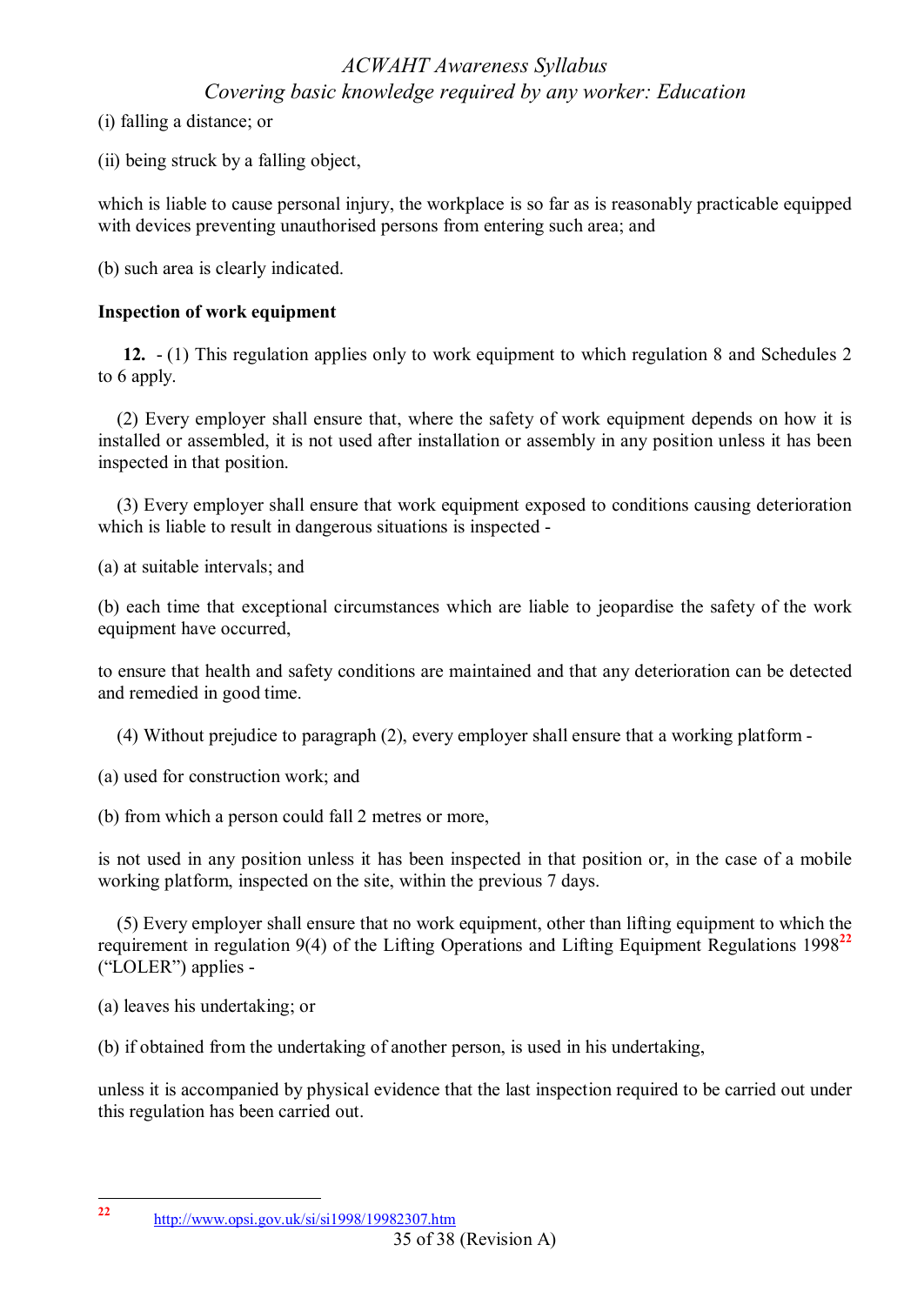(6) Every employer shall ensure that the result of an inspection under this regulation is recorded and, subject to paragraph (8), kept until the next inspection under this regulation is recorded.

(7) A person carrying out an inspection of work equipment to which paragraph (4) applies shall -

(a) before the end of the working period within which the inspection is completed, prepare a report containing the particulars set out in Schedule 7; and

(b) within 24 hours of completing the inspection, provide the report or a copy thereof to the person on whose behalf the inspection was carried out.

 (8) An employer receiving a report or copy under paragraph (7) shall keep the report or a copy thereof -

(a) at the site where the inspection was carried out until the construction work is completed; and

(b) thereafter at an office of his for 3 months.

 (9) Where a thorough examination has been made of lifting equipment under regulation 9 of LOLER -

(a) it shall for the purposes of this regulation, other than paragraphs (7) and (8), be treated as an inspection of the lifting equipment; and

(b) the making under regulation 10 of LOLER of a report of such examination shall for the purposes of paragraph (6) of this regulation be treated as the recording of the inspection.

(10) In this regulation "inspection", subject to paragraph (9) -

(a) means such visual or more rigorous inspection by a competent person as is appropriate for safety purposes;

(b) includes any testing appropriate for those purposes,

and "inspected" shall be construed accordingly.

### **Inspection of places of work at height**

 **13.** Every employer shall so far as is reasonably practicable ensure that the surface and every parapet, permanent rail or other such fall protection measure of every place of work at height are checked on each occasion before the place is used.

### **Duties of persons at work**

 **14.** - (1) Every person shall, where working under the control of another person, report to that person any activity or defect relating to work at height which he knows is likely to endanger the safety of himself or another person.

 (2) Every person shall use any work equipment or safety device provided to him for work at height by his employer, or by a person under whose control he works, in accordance with -

(a) any training in the use of the work equipment or device concerned which have been received by him; and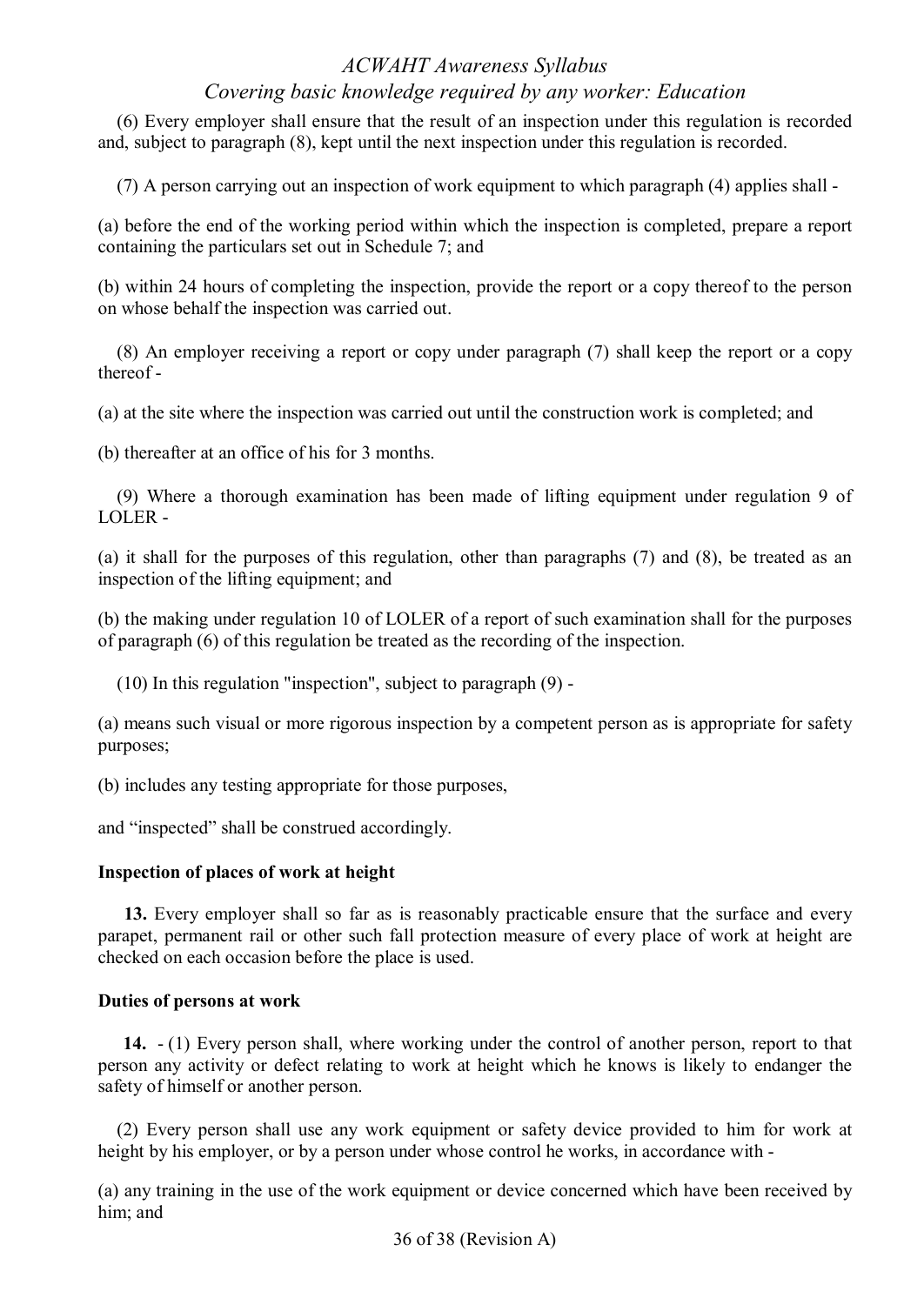(b) the instructions respecting that use which have been provided to him by that employer or person in compliance with the requirements and prohibitions imposed upon that employer or person by or under the relevant statutory provisions.